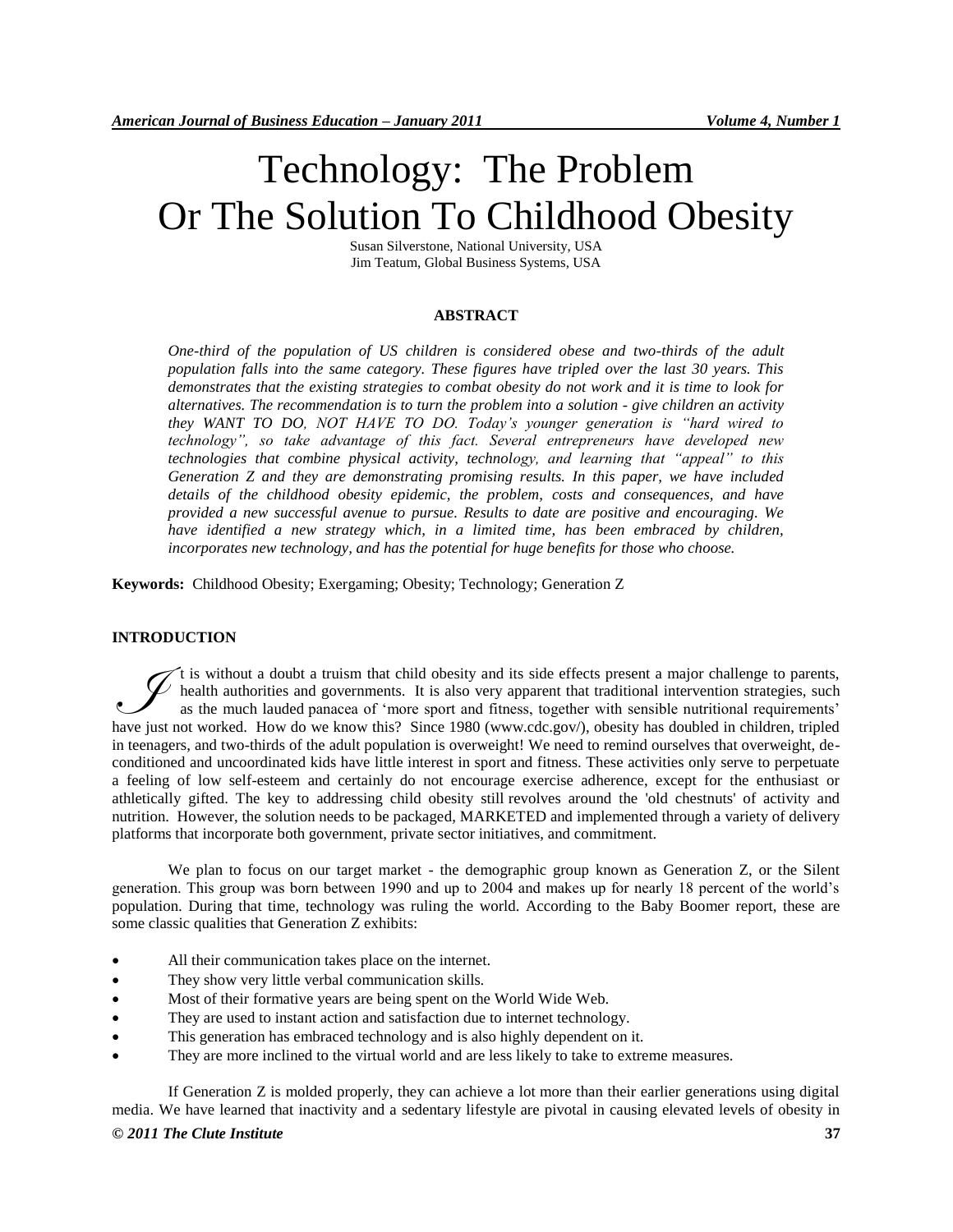children. A large part of this sedentary lifestyle is driven by excessive hours in front of the television, further exacerbated by the current trend of addiction to video games. This fact alone alerts us to the opportunity of identifying and providing a solution that is relevant to TODAY'S KIDS', in terms of their need for inter-activity and entertainment.

If technology is part of the problem in terms of encouraging a sedentary lifestyle, we need to embrace it and channel that technology into activity. In short, we need to market an activity that kids want to do - not have to do! In essence, we are proposing turning the problem into a solution. Given the propensity of child obesity in many under-served and ethnically diverse areas, it is important to be able to MARKET and implement an inter-active exergames strategy from a varied selection of delivery platforms.

Xergaming or exer-gaming (Wikipedia) is a term used fo[r video games](http://en.wikipedia.org/wiki/Video_game) that are also a form of exercise. The genre has been credited with upending the stereotype of gaming as a [sedentary](http://en.wikipedia.org/wiki/Sedentary) activity and promoting an active lifestyle. The inter-active exergames strategy must be MARKETED in such a way so as to address and improve the 'core needs' of the delivery platforms. We believe the most effective will be education, the private sector and federal programs.

## **EDUCATION**

The MARKETING message to education authorities is simply not just one of combating child obesity, although, of course, this is important, but to be able to generate 'buy in' from educationalists and funding bodies. We will need to MARKET how inter-active exergames can deliver the following positive outcomes at schools and after-school programs:

- Neurological benefits though improved cognitive skills and learning benefits
- Behavioral improvement
- Exercise adherence
- Physiological benefits

All of the aforementioned are core needs of the education system. We will discuss these tangible benefits in depth later in this paper.

## **PRIVATE SECTOR**

Commercial Health Clubs, YMCA's, Community Youth Centers and Quick Serve Restaurants can all be considered viable delivery platforms for inter-active exergames. Once again, the key to program acceptance is being able to effectively MARKET to their core needs as described below:

- Increase sales of family memberships. The YMCA mantra is 'We build Strong Kid's, Strong Families and Strong Communities'. Family membership is the most profitable sale for this sector.
- Increased usage by the youth market on a membership or pay-as-you-play basis
- Serving the community 'across the board'
- Improving the 'experience' of visiting these locations by providing in-demand entertainment and activity, thus generating customer loyalty

## **FEDERAL PROGRAMS**

An example of how to impact ethnic groups with above-average rates of child obesity is to obtain both local and government funding in providing inter-active exergames solutions. One such group is Native American Indians, who are dramatically under-represented in the sciences, but over represented in the obesity tables.

A strong and clear MARKETING thrust can be adopted by the implementation of Dr. Kyle McInnis's 'Active Science' program (2009), which is based upon inter-active exergames, but at the same time teaches science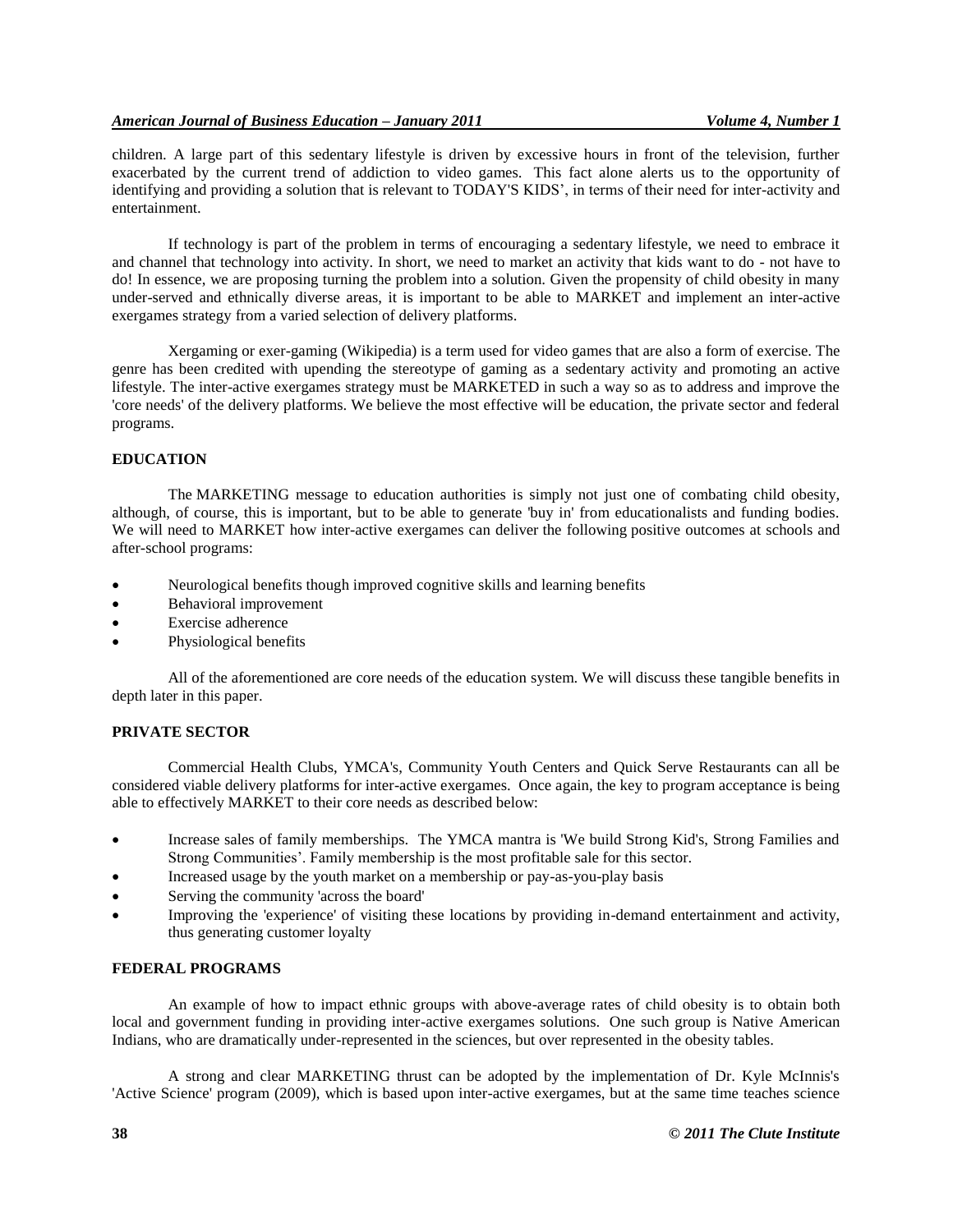through outcomes analysis. The MARKETING benefits are increased physical activity, combined with learning of the sciences - once again a NEEDS-based MARKETING program that will appeal to participants, implementation teams and funding bodies.

The MARKETING STRATEGY is clearly based upon a win-win scenario:

- A win for the participant through improved health and lifestyle
- A win for the implementation team through the provision of a WANT TO DO program with tangible and beneficial outcomes
- A win for the funding/governmental and administrative bodies through cost reduction in obesity and treatment of its many side effects
- A win for the commercial segment through increased participation and therefore revenue generation
- A win for commercial sponsors through product usage and brand exposure associated with a meaningful cause

In order to determine a viable cost-effective solution to combat childhood obesity, it is of great importance that we clearly understand the overriding dynamic of obesity, particularly child obesity. In order to clearly arrive at a true market-driven solution, a thorough analysis of the following must be considered:

- 1. The extent of the challenge
- 2. Physiological impact of obesity
- 3. Cost implications of obesity
- 4. Impact on ethnic and underserved communities
- 5. Barriers to successful intervention strategies

#### **The Extent of the Challenge**

According to the National Institute of Health (NIH) (obesity research.), "Obesity has risen to epidemic levels in the U.S. It causes devastating and costly health problems, reduces life expectancy, and is associated with stigma and discrimination. A multitude of factors contribute to obesity, from inherent biological traits that differ between individuals relevant to body weight; to environmental and socioeconomic factors; to behavioral factors that may have both molecular and environmental influences. The increase in obesity over the past 30 years has been fueled by a complex interplay of environmental, social, economic, and behavioral acting on a background of genetic susceptibility. The challenges of today's obesity epidemic are daunting, yet the discoveries emanating from previous research investments offer unprecedented opportunities for new scientific research efforts to help meet these challenges".

This epidemic is by no means confined to the USA. Childhood obesity is becoming more common in the UK (BUPA fact sheet March 2009). "The number of overweight and obese children in the UK has risen steadily over the past 20 years.‖ In 2004, it was estimated that 14 percent of boys and 17 percent of girls aged two to 15 were obese. Too much food with a high fat or sugar content and a lack of physical activity means that many children are becoming overweight, and some even develop the health problems seen in adults."

The World Health Organization (WHO) [\(www.who.int\)](http://www.who.int/) declares that "Childhood obesity is one of the most serious public health challenges of the 21st century. The problem is global and is steadily affecting many low- and middle-income countries, particularly in urban settings. The prevalence has increased at an alarming rate. In 2007, an estimated 22 million children under the age of five years were overweight throughout the world. More than 75% of overweight and obese children live in low- and middle-income countries and increasingly extends into the developing world; for example, in Thailand the prevalence of obesity in 5 to 12 year old children rose from12.2% to 15.6% in just two years. Overweight and obese children are likely to stay obese into adulthood and are more likely to develop non-communicable diseases, like diabetes and cardiovascular diseases, at a younger age. Overweight and obesity, as well as their related diseases, are largely preventable. Prevention of childhood obesity, therefore, needs high priority."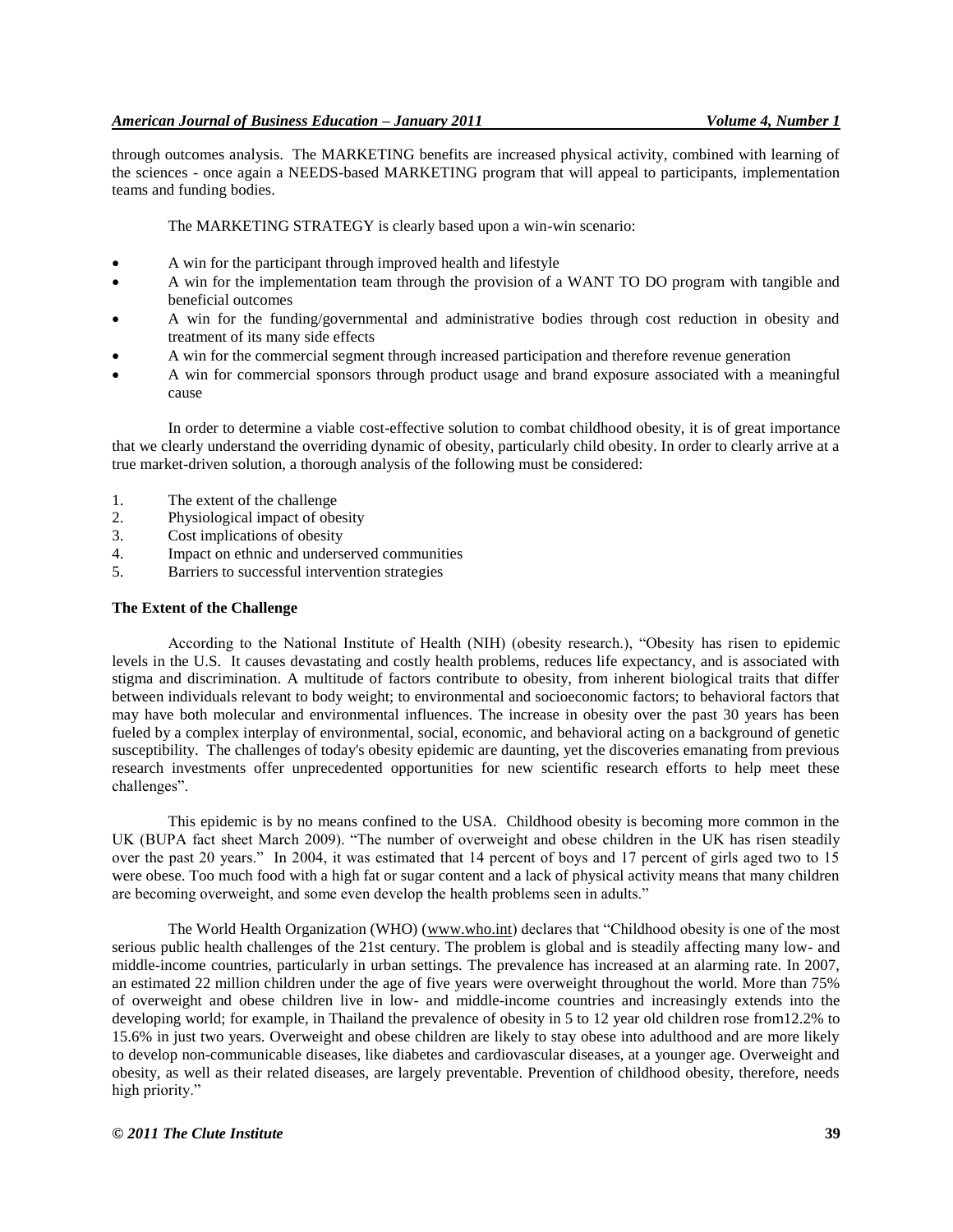## *American Journal of Business Education – January 2011 Volume 4, Number 1*

"Obesity has reached alarming levels in the Middle East (MENA) with over 45 percent in the age group of 15-49 being overweight", says James (2009). "The figures are expected to rise further in the Middle East and Southeast Asia. Obesity is also said to be increasing dramatically in the UAE, to a level even higher than that found in western countries. Recent statistics released by the UAE Ministry of Health reveal that 26% of children in the country are obese. Prevention of type-2 diabetes in young people, through reduction in childhood obesity rates, poses a major public health challenge to the Ministry of Health in UAE. Lack of exercise and improper diets, and an unhealthy lifestyle are the major factors leading to increased obesity rates in the country".

## *What is Obesity?*

According to the Mayo Clinic staff (n.d), "Childhood obesity is a serious medical condition that affects children and adolescents. It occurs when a child is well above the normal weight for his or her age and height. Childhood obesity is particularly troubling because the extra pounds often start kids on the path to health problems that were once confined to adults, such as diabetes, high blood pressure, and high cholesterol. Childhood obesity is a serious medical condition that affects children and adolescents. Childhood obesity can also lead to poor self-esteem and depression." The authors continue, "One of the best strategies to combat excess weight in your child is to improve the diet and exercise levels of your entire family. In the general population, eating and exercise habits play a much larger role".

The screening tool used to identify possible weight problems for children is the BMI index. The Center for Disease Control (and Prevention CDC) and the American Academy of Pediatrics (AAP) recommend the use of BMI to screen for overweight and obesity in children beginning at age two .

The Body Mass Index calculation is very straightforward. Calculating body mass index requires only two measurements - height and weight.

 $BMI = weight (kg)$ height m2



**Figure 1: Prevalence of Overweight among Children and Adolescents (Ages 6-19 Years)**

NOTE: Excludes pregnant women starting with 1971-74. Pregnancy status not available for 1963- 65 and 1966-70. Data for 1963-65 are for children 6-11 years of age; data for 1966-70 are for adolescents 12-17 years of age, not 12-19 years. SOURCE: CDC/NCHS, NHES and NHANES.

As shown in Figure 1, the number of adolescents who are overweight has tripled since 1980 and the prevalence among younger children has more than doubled. According to the CDC/NCHS n.d), 16 percent of children ages 6 to 19 years are overweight (aspe.hhs.gov/). Not only have the rates of overweight children increased, but the heaviest in a recent NHANES survey were markedly heavier than those in previous surveys [\(www.cdc.gov/nchs/\)](http://www.cdc.gov/nchs/) as shown in Figures 2-5.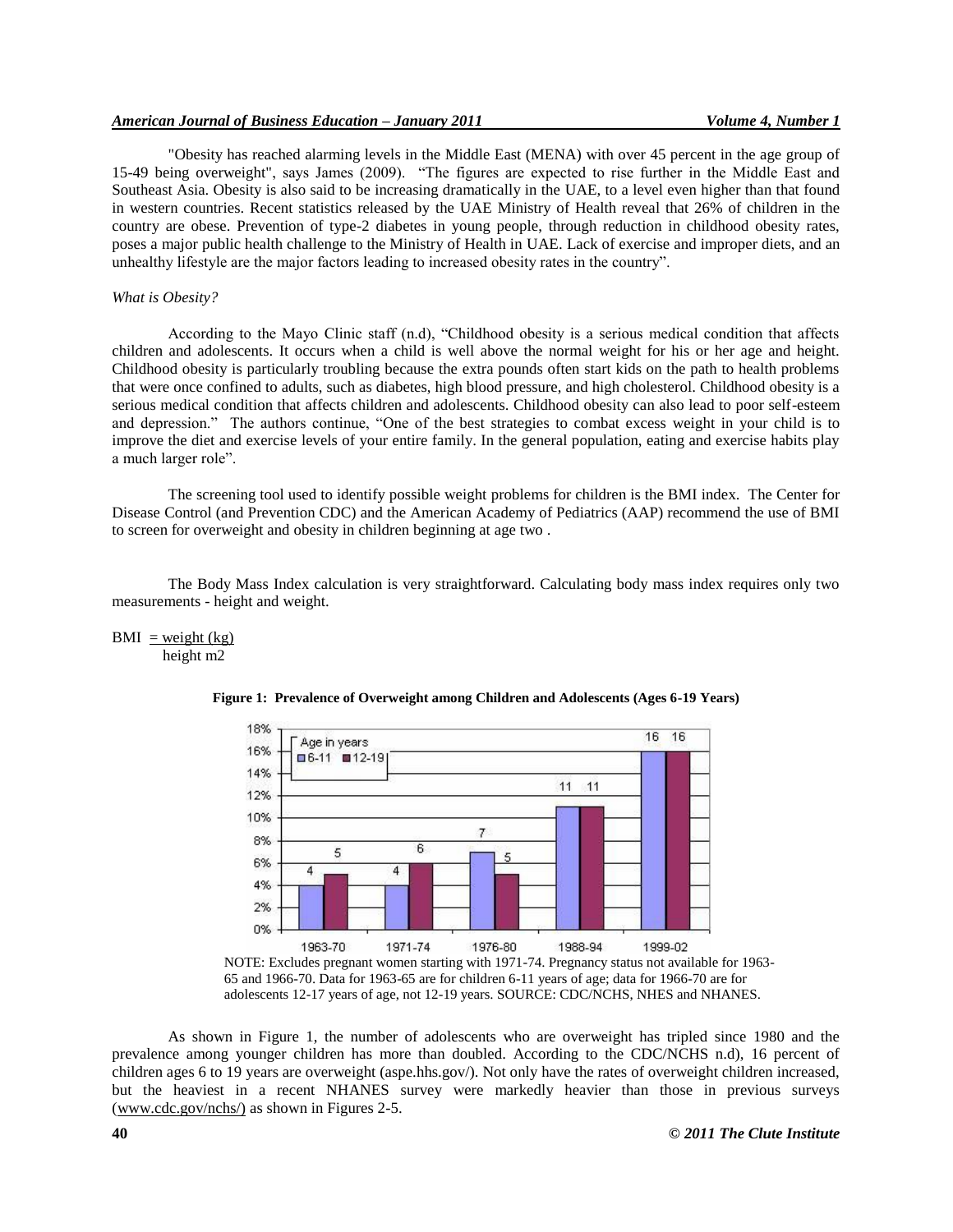

**Figure 2: Percentage of High School Students who were Obese\* — Selected U.S. States, Youth Risk Behavior Survey, 2009** (http://www.cdc.gov/HealthyYouth/obesity/obesity-youth.htm)

**Figure 3: Percentage of High School Students who were Obese\* — Selected U.S. States, Youth Risk Behavior Survey, 2007** [\(http://www.cdc.gov/HealthyYouth/obesity/obesity-youth.htm\)](http://www.cdc.gov/HealthyYouth/obesity/obesity-youth.htm).

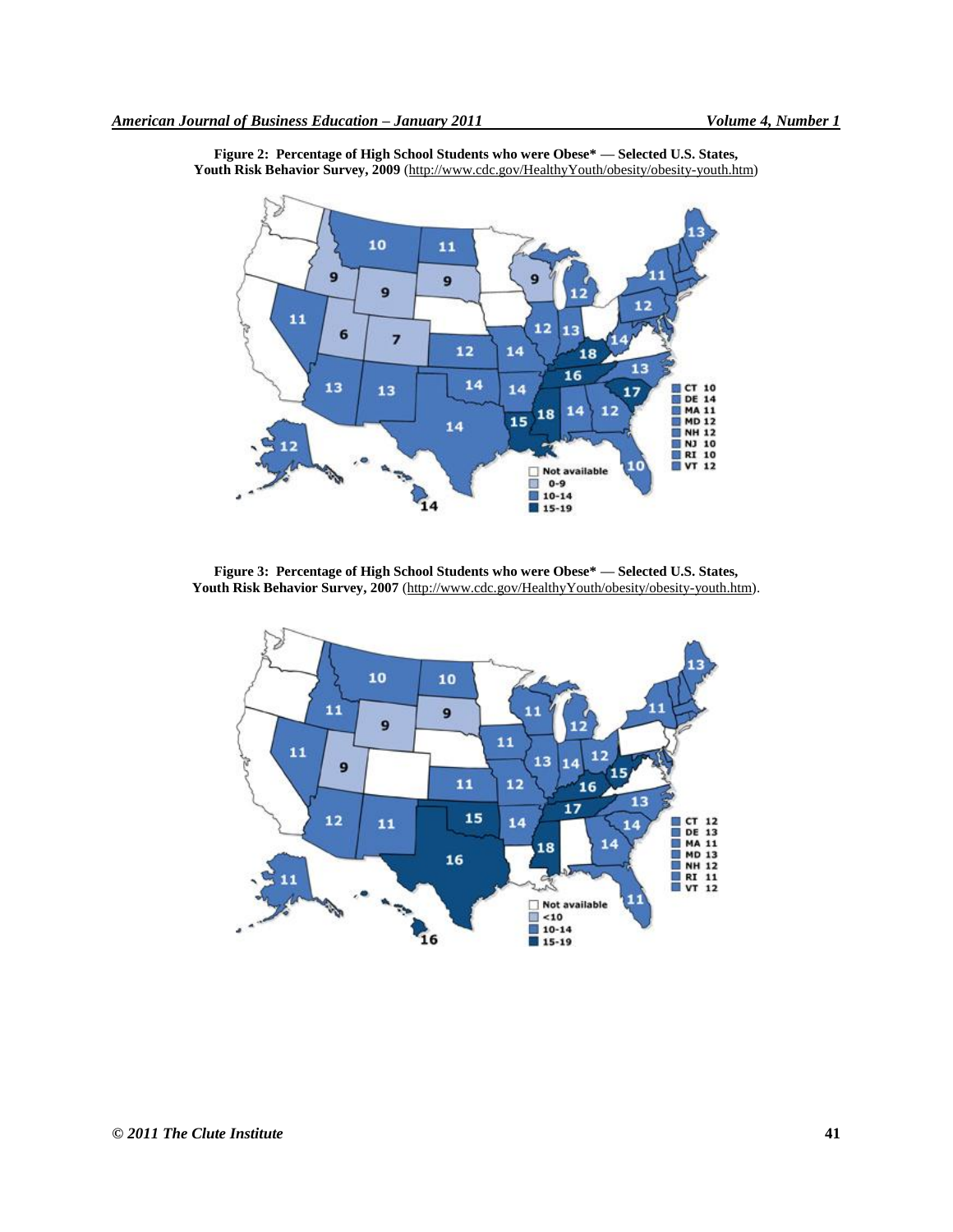

**Figure 4: Percentage of High School Students who were Obese\* (selected U.S. States) Youth Risk Behavior Survey, 2005** [\(http://www.cdc.gov/HealthyYouth/obesity/obesity-youth.htm\)](http://www.cdc.gov/HealthyYouth/obesity/obesity-youth.htm)

**Figure 5: Percentage of High School Students who were Obese\* (Selected U.S. States) Youth Risk Behavior Survey, 2003** [\(http://www.cdc.gov/HealthyYouth/obesity/obesity-youth.htm\)](http://www.cdc.gov/HealthyYouth/obesity/obesity-youth.htm)



These results demonstrate and are documented by CDC [\(www.cdc.gov/\)](http://www.cdc.gov/) that; "Childhood obesity has more than tripled in the past 30 years. The prevalence of obesity among children aged 6 to 11 years increased from 6.5% in 1980 to 19.6% in 2008. The prevalence of obesity among adolescents aged 12 to 19 years increased from 5.0% to 18.1% and the adult population has increases to two-thirds of the population."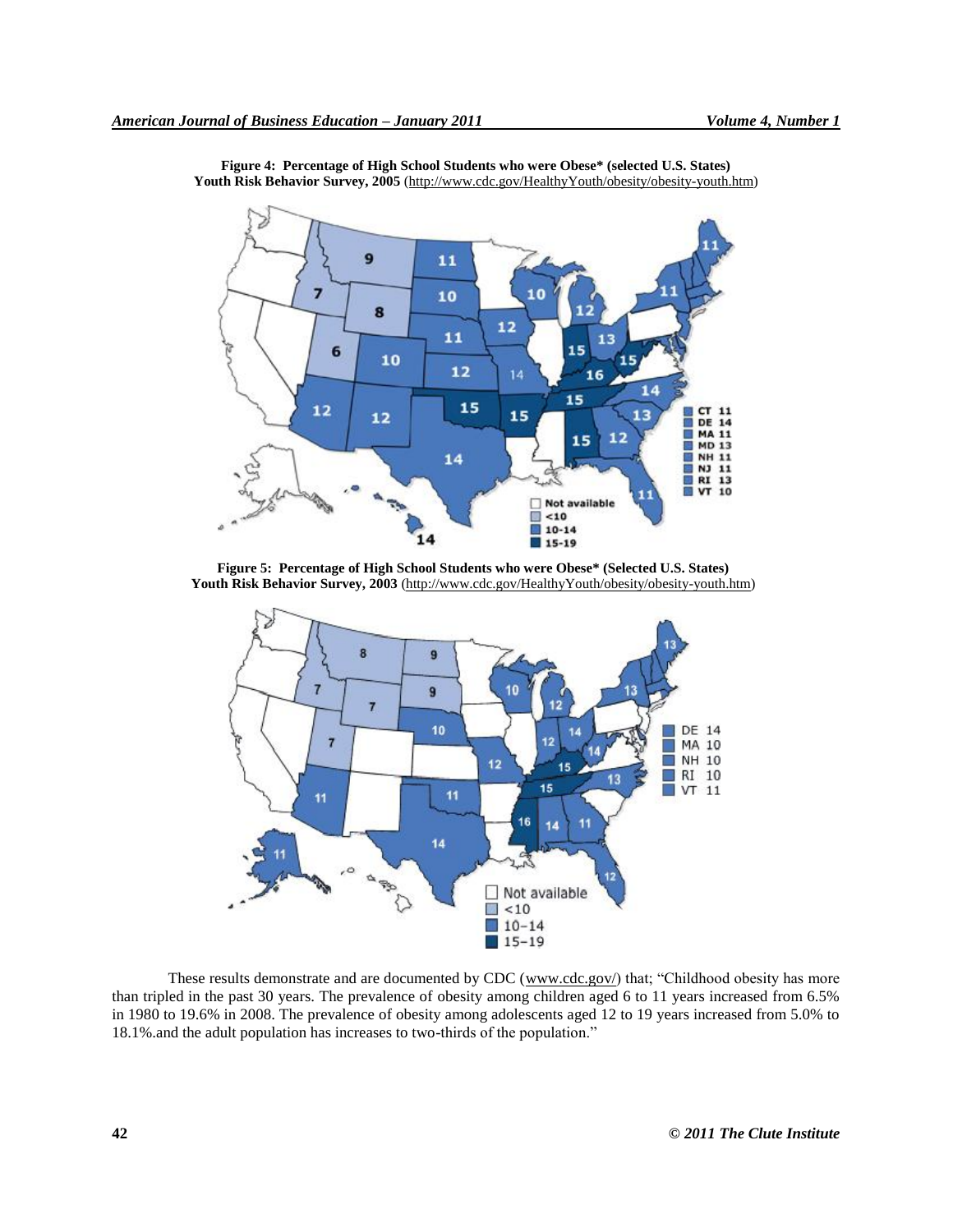## **Causes of Obesity**

The many risk factors identified by the Mayo Clinic Staff (n.d) usually work in combination to increase the child's risk of becoming overweight: They include:

*Diet:* Regular consumption of high-calorie foods, such as fast foods, baked goods and vending machine snacks, contribute to weight gain. High-fat foods are dense in calories. Loading up on soft drinks, candy and desserts also can cause weight gain. Foods and beverages like these are high in sugar and calories.

*Inactivity:* Sedentary kids are more likely to gain weight because they don't burn calories through physical activity. Inactive leisure activities, such as watching television or playing video games, contribute to the problem.

*Genetics:* If your child comes from a family of overweight people, he or she may be genetically predisposed to put on excess weight, especially in an environment where high-calorie food is always available and physical activity isn't encouraged.

*Psychological Factors:* Some children overeat to cope with problems or to deal with emotions, such as stress or boredom. Their parents may have similar tendencies.

*Family Factors:* Most children don't shop for the family's groceries. Indeed, parents are responsible for putting healthy foods in the kitchen at home and leaving unhealthy foods in the store. You can't blame your kids for being attracted to sweet, salty and fatty foods; after all they taste good. But, you can control much of their access to these foods, especially at home.

*Socioeconomic Factors:* Children from low-income backgrounds are at greater risk of becoming obese. Poverty and obesity often go hand in hand because low-income parents may lack the time and resources to make healthy eating and exercise a family priority, or they don't have the educational knowledge to do so.

#### **Physical Inactivity and Sedentary Behaviors**

Research indicates (CDC n.d) that a decrease in daily energy expenditure, without a concomitant decrease in total energy consumption, may be the underlying factor for the increase in childhood obesity.

―Physical activity trend data for children are limited, but cross sectional data indicate that one-third of adolescents are not getting recommended levels of moderate or vigorous activity, 10 percent are completely inactive, and physical activity levels fall as adolescents age" (see Figure 6).according to the Institute of Medicine (IOM)  $(2004)$ . This situation may actually be worse than these data describe; state Pace et al  $(2002)$ . "Activity measured by physical activity monitors tends to be significantly lower than what is reported on surveys.‖ Watching television, using the computer, and playing video games occupy a large percentage of children's leisure time, influencing their physical activity levels. According to Robinson (2001), "It is estimated that children in the United States are spending 25 percent of their waking hours watching television, and, statistically, children who watch the most hours of television have the highest incidence of obesity. This trend is apparent, not only because little energy is expended while viewing television, but also because of the concurrent consumption of high-calorie snacks."

A recent examination of the Department of Education's Early Childhood Longitudinal Survey (ECLS-K  $(2004)$  found that "a one-hour increase in physical education per week resulted in a 0.31 point drop (approximately 1.8%) in body mass index among overweight and at-risk first-grade girls. There was a smaller decrease for boys. The study concluded that expanding physical education in kindergarten to at least five hours per week could reduce the percentage of girls classified as overweight from 9.8 to 5.6 percent. Adolescents have a 70 percent chance of becoming overweight or obese adults.Currently, schools are decreasing the amount of free play or physical activity that children receive during school hours. Only about one-third of elementary children have daily physical education, and less than one-fifth have extracurricular physical activity programs at their schools. Daily enrollment in physical education classes among high school students decreased from 42 percent in 1991 to 25 percent in 1995, subsequently increasing slightly to 28 percent in 2003(YRBSS Fact Sheet Figure 6).

## *© 2011 The Clute Institute* **43**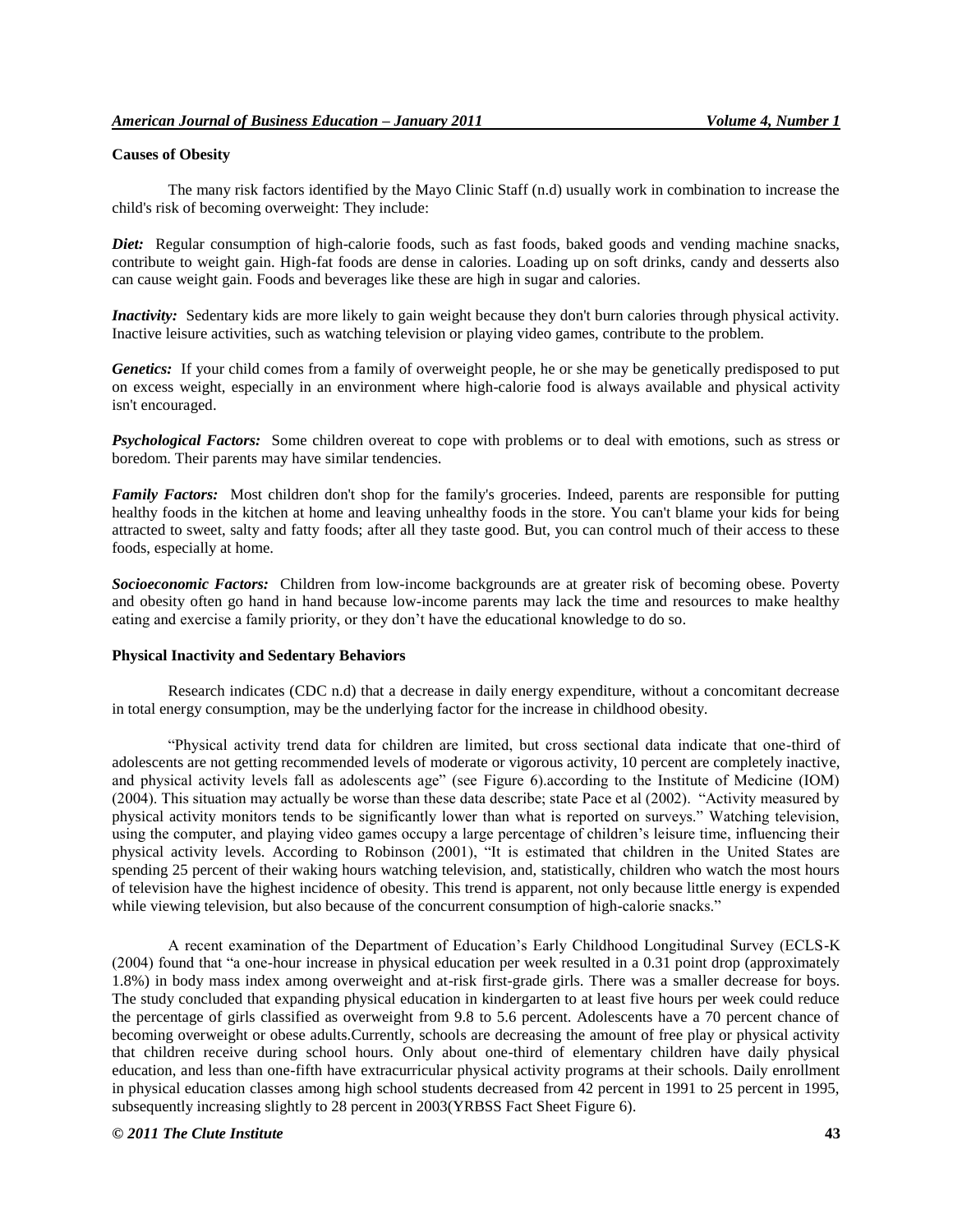|                                                                                                                                                                                                                                     | <b>YRBSS</b>                        |                                                                                                                         | <b>Trends in the Prevalence of Physical Activity</b><br><b>National YRBS: 1991-2009</b><br>schools throughout the United States. |                                         |                         |                         |                                                                                                                                                                                                                             |                                                     |                         | The national Youth Risk Behavior Survey (YRBS) monitors priority health risk behaviors that contribute to the leading causes of<br>death, disability, and social problems among youth and adults in the United States. The national YRBS is conducted every two<br>years during the spring semester and provides data representative of 9 <sup>th</sup> through 12 <sup>th</sup> grade students in public and private |                                              |
|-------------------------------------------------------------------------------------------------------------------------------------------------------------------------------------------------------------------------------------|-------------------------------------|-------------------------------------------------------------------------------------------------------------------------|----------------------------------------------------------------------------------------------------------------------------------|-----------------------------------------|-------------------------|-------------------------|-----------------------------------------------------------------------------------------------------------------------------------------------------------------------------------------------------------------------------|-----------------------------------------------------|-------------------------|-----------------------------------------------------------------------------------------------------------------------------------------------------------------------------------------------------------------------------------------------------------------------------------------------------------------------------------------------------------------------------------------------------------------------|----------------------------------------------|
| 1991                                                                                                                                                                                                                                | 1993                                | 1995                                                                                                                    | 1997                                                                                                                             | 1999                                    | 2001                    | 2003                    | 2005                                                                                                                                                                                                                        | 2007                                                | 2009                    | <b>Changes from</b><br>1991 2009'                                                                                                                                                                                                                                                                                                                                                                                     | <b>Change from</b><br>2007 2009 <sup>2</sup> |
| Physically active for at least 60 minutes per day on all 7 days<br>(doing any kind of physical activity that increased their heart rate and made them breathe hard some of the time during the 7 days before the survey)            |                                     |                                                                                                                         |                                                                                                                                  |                                         |                         |                         |                                                                                                                                                                                                                             |                                                     |                         |                                                                                                                                                                                                                                                                                                                                                                                                                       |                                              |
| NA <sup>3</sup>                                                                                                                                                                                                                     | NA                                  | <b>NA</b>                                                                                                               | <b>NA</b>                                                                                                                        | <b>NA</b>                               | <b>NA</b>               | <b>NA</b>               | 17.9                                                                                                                                                                                                                        | 17.1<br>$(16.6-19.3)^4$ $(16.0-18.3)$ $(17.3-19.5)$ | 18.4                    | No change, 2005-2009                                                                                                                                                                                                                                                                                                                                                                                                  | No change                                    |
| Did not participate in at least 60 minutes of physical activity on any day<br>(doing any kind of physical activity that increased their heart rate and made them breathe hard some of the time during the 7 days before the survey) |                                     |                                                                                                                         |                                                                                                                                  |                                         |                         |                         |                                                                                                                                                                                                                             |                                                     |                         |                                                                                                                                                                                                                                                                                                                                                                                                                       |                                              |
| <b>NA</b>                                                                                                                                                                                                                           | <b>NA</b>                           | <b>NA</b>                                                                                                               | <b>NA</b>                                                                                                                        | NA                                      | <b>NA</b>               | <b>NA</b>               | 25.0<br>$(23.5 - 26.6)$                                                                                                                                                                                                     | 24.9<br>$(23.2 - 26.6)$                             | 23.1<br>$(21.5 - 24.8)$ | No change, 2005-2009                                                                                                                                                                                                                                                                                                                                                                                                  | No change                                    |
| Attended physical education classes on 1 or more days in an average week<br>(when they were in school)                                                                                                                              |                                     |                                                                                                                         |                                                                                                                                  |                                         |                         |                         |                                                                                                                                                                                                                             |                                                     |                         |                                                                                                                                                                                                                                                                                                                                                                                                                       |                                              |
| 48.9<br>$(43.3 - 54.6)$                                                                                                                                                                                                             | 521                                 | 59.6<br>$(46.7-57.5)$ $(47.4-70.7)$ $(37.9-59.8)$                                                                       | 488                                                                                                                              | 56.1<br>$(48.6 - 63.3)$ $(46.9 - 56.4)$ | 51.7                    | 55.7<br>$(48.2 - 63.0)$ | 54.2<br>$(49.2 - 59.0)$                                                                                                                                                                                                     | 53.6<br>$(47.0 - 60.1)$                             | 56.4<br>$(48.9 - 63.6)$ | No change, 1991-2009                                                                                                                                                                                                                                                                                                                                                                                                  | No change                                    |
| Attended physical education classes daily in an average week<br>(when they were in school)                                                                                                                                          |                                     |                                                                                                                         |                                                                                                                                  |                                         |                         |                         |                                                                                                                                                                                                                             |                                                     |                         |                                                                                                                                                                                                                                                                                                                                                                                                                       |                                              |
| 41.6                                                                                                                                                                                                                                | 34.3                                | 25.4<br>$(36.0-47.3)$ $(29.5-39.4)$ $(16.9-36.2)$ $(22.1-33.5)$ $(20.3-39.7)$ $(27.4-37.4)$ $(22.9-34.7)$ $(27.8-38.6)$ | 27.4                                                                                                                             | 29.1                                    | 32.2                    | 28.4                    | 33.0                                                                                                                                                                                                                        | 30.3<br>$(25.4 - 35.8)$                             | 33.3<br>$(27.7 - 39.3)$ | Decreased, 1991-1995<br>No change, 1995-2009                                                                                                                                                                                                                                                                                                                                                                          | No change                                    |
| Used computers 3 or more hours per day<br>(played video or computer games or used a computer for something that was not school work on an average school day)                                                                       |                                     |                                                                                                                         |                                                                                                                                  |                                         |                         |                         |                                                                                                                                                                                                                             |                                                     |                         |                                                                                                                                                                                                                                                                                                                                                                                                                       |                                              |
| <b>NA</b>                                                                                                                                                                                                                           | <b>NA</b>                           | <b>NA</b>                                                                                                               | <b>NA</b>                                                                                                                        | <b>NA</b>                               | <b>NA</b>               | 22.1                    | 21.1<br>$(19.5 - 24.9)$ $(19.7 - 22.6)$                                                                                                                                                                                     | 24.9<br>$(22.9 - 27.0)$                             | 24.9<br>$(22.9 - 27.0)$ | Increased, 2003-2009                                                                                                                                                                                                                                                                                                                                                                                                  | No change                                    |
| Watched television 3 or more hours per day<br>(on an average school day)                                                                                                                                                            |                                     |                                                                                                                         |                                                                                                                                  |                                         |                         |                         |                                                                                                                                                                                                                             |                                                     |                         |                                                                                                                                                                                                                                                                                                                                                                                                                       |                                              |
| <b>NA</b>                                                                                                                                                                                                                           | <b>NA</b>                           | <b>NA</b>                                                                                                               | <b>NA</b>                                                                                                                        | 42.8<br>$(39.7 - 45.8)$                 | 38.3<br>$(36.0 - 40.7)$ | 38.2<br>$(35.3 - 41.2)$ | 37.2<br>$(35.1 - 39.4)$                                                                                                                                                                                                     | 35.4<br>$(33.1 - 37.7)$                             | 32.8<br>$(30.4 - 35.3)$ | Decreased, 1999-2009                                                                                                                                                                                                                                                                                                                                                                                                  | No change                                    |
| <sup>3</sup> Not available.<br>95% confidence interval.                                                                                                                                                                             | Based on t-test analyses, p < 0.05. | Based on trend analyses using a logistic regression model controlling for sex, race/ethnicity, and grade.               |                                                                                                                                  |                                         |                         |                         |                                                                                                                                                                                                                             |                                                     |                         |                                                                                                                                                                                                                                                                                                                                                                                                                       |                                              |
| Where can I get more information? Visit www.cdc.gov/healthyyouth or call 800—CDC—INFO (800—232—4636).                                                                                                                               |                                     |                                                                                                                         |                                                                                                                                  |                                         |                         |                         |                                                                                                                                                                                                                             |                                                     |                         |                                                                                                                                                                                                                                                                                                                                                                                                                       |                                              |
|                                                                                                                                                                                                                                     |                                     |                                                                                                                         |                                                                                                                                  |                                         |                         |                         | U.S. Department of Health and Human Services<br><b>Centers for Disease Control and Prevention</b><br>National Center for Chronic Disease Prevention and Health Promotion<br><b>Division of Adolescent and School Health</b> |                                                     |                         |                                                                                                                                                                                                                                                                                                                                                                                                                       |                                              |

**Figure 6**

Outside of school hours, only 39 percent of children ages 9 to 13 participate in an organized physical activity, although 77 percent engage in free-time physical activity [\(www.cdc.gov/\)](http://www.cdc.gov/). Research indicates that a decrease in daily energy expenditure, without a concomitant decrease in total energy consumption, may be the underlying factor for the increase in childhood obesity. Physical activity trend data for children are limited, but cross-sectional data indicates that one-third of adolescents are not getting recommended levels of moderate or vigorous activity. Ten percent are completely inactive and physical activity levels fall as adolescents age (see Figures 8 and 9).



**(**Source: Youth Media Campaign Longitudinal Survey, US 2002)

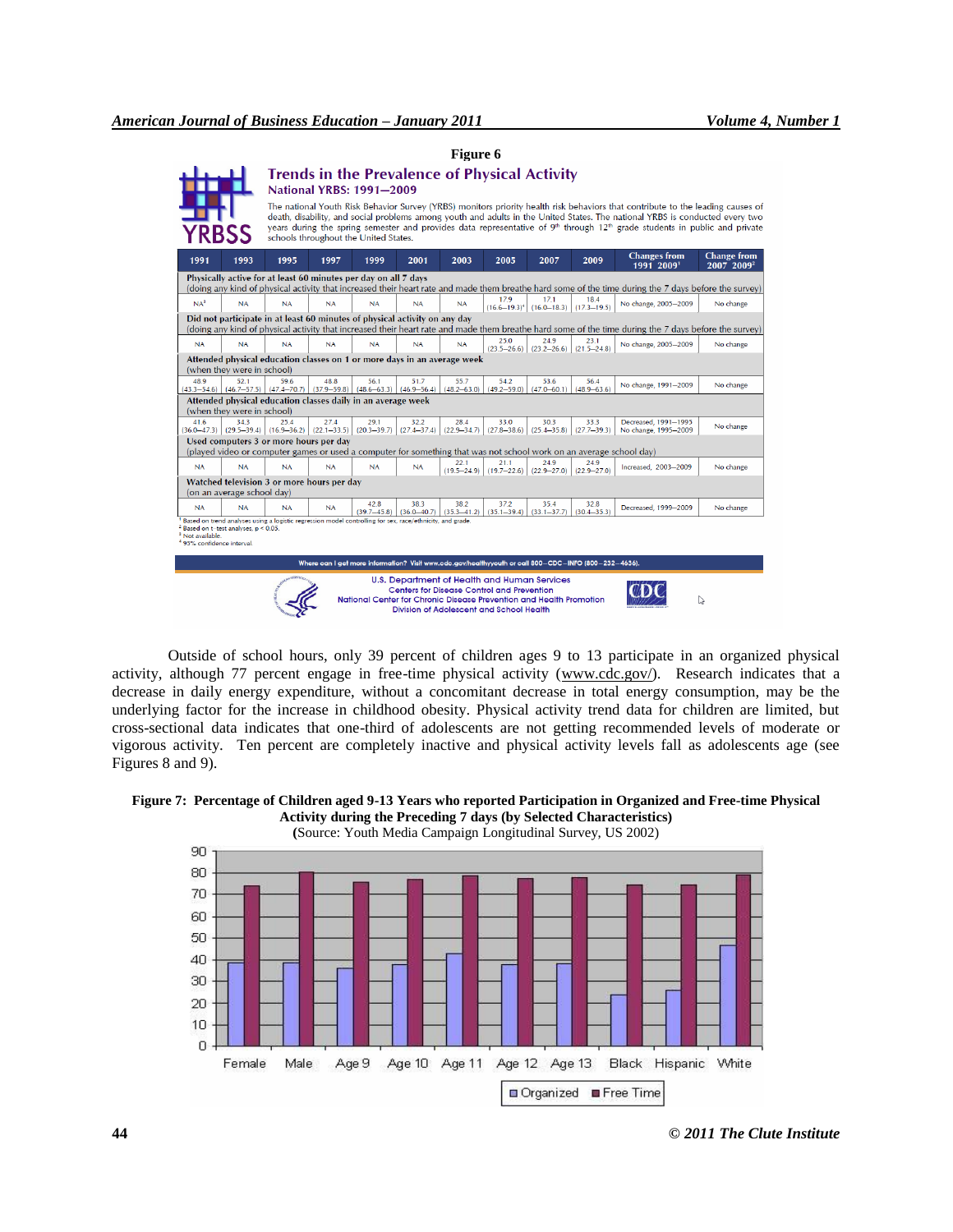

**Figure 8: Vigorous Physical Activity for Adolescents by Grade Level (2001)**

Note: Vigorous physical activity is activity that made students in grades 9-12 sweat or breathe hard for 20+ minutes on 3+ of the past 7 days. I = 95% confidence interval (Source: Youth Risk Behavior Surveillance System, NCCDPHP, CDC)



is activity that made students in grades 9-12 sweat or breathe hard for 20+ minutes on 3+ of the past 7 days. I = 95% confidence interval (Source: Youth Risk Behavior Surveillance System, NCCDPHP.CDC)

Figure 10 identifies that: 1) 13.0% of students were obese and 15.8% of students were overweight, 2) 21.4% of students ate fruits and vegetables five or more times per day during the 7-day period before the survey, 3) 33.8% of the students drank a can, bottle, or glass of soda or pop (not including diet soda or diet pop) at least one time each day during the 7-day period before the survey, and 4) 15.8% of students did not eat for 24 or more hours, took diet pills, powders, or liquids, or vomited or took laxatives to lose weight or to keep from gaining weight during the 30-day period before the survey.

Obesity (www.cdc.gov/HealthyYouth/obesity/) is the result of caloric imbalance (too few calories expended for the amount of calories consumed) and is mediated by genetic, behavioral, and environmental factors. Childhood obesity has both immediate and long-term health impacts.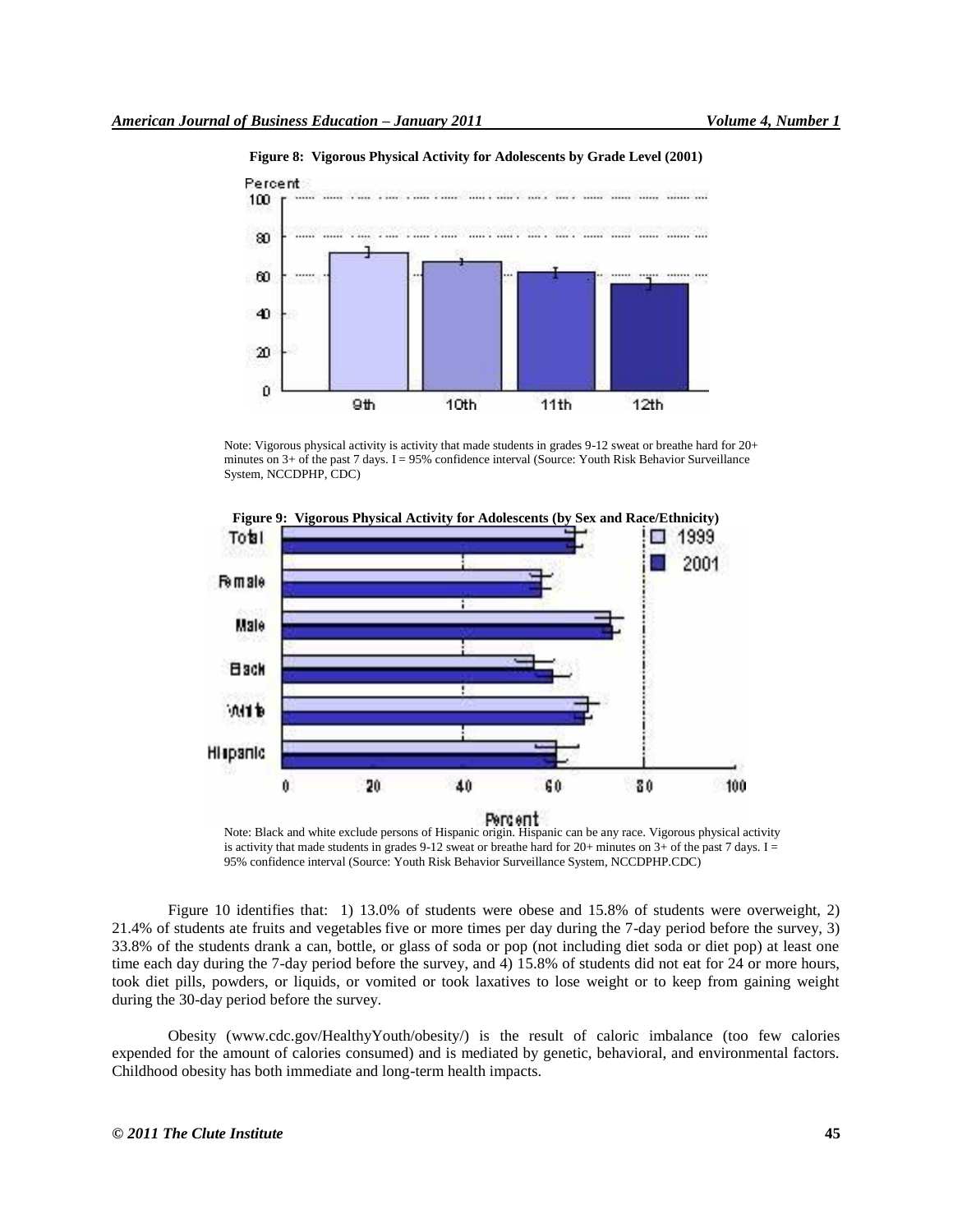|                                                                                                                                                                                                                                          | Trends in the Prevalence of Obesity, Dietary Behaviors, and Weight Control Practices<br><b>National YRBS: 1991-2009</b><br>The national Youth Risk Behavior Survey (YRBS) monitors priority health risk behaviors that contribute to the leading causes of<br>death, disability, and social problems among youth and adults in the United States. The national YRBS is conducted every two<br>vears during the spring semester and provides data representative of $9^{\circ}$ through 12 <sup>th</sup> grade students in public and private<br>schools throughout the United States. |                                                                                                         |           |                          |                                                                                             |                         |                                                                              |                                         |                                         |                                              |                                              |
|------------------------------------------------------------------------------------------------------------------------------------------------------------------------------------------------------------------------------------------|---------------------------------------------------------------------------------------------------------------------------------------------------------------------------------------------------------------------------------------------------------------------------------------------------------------------------------------------------------------------------------------------------------------------------------------------------------------------------------------------------------------------------------------------------------------------------------------|---------------------------------------------------------------------------------------------------------|-----------|--------------------------|---------------------------------------------------------------------------------------------|-------------------------|------------------------------------------------------------------------------|-----------------------------------------|-----------------------------------------|----------------------------------------------|----------------------------------------------|
| 1991                                                                                                                                                                                                                                     | 1993                                                                                                                                                                                                                                                                                                                                                                                                                                                                                                                                                                                  | 1995                                                                                                    | 1997      | 1999                     | 2001                                                                                        | 2003                    | 2005                                                                         | 2007                                    | 2009                                    | <b>Changes from</b><br>1991 20091            | <b>Change from</b><br>2007 2009 <sup>2</sup> |
| Obese<br>(students who were $\geq 95^{\circ}$ percentile for body mass index, by age and sex, based on reference data)                                                                                                                   |                                                                                                                                                                                                                                                                                                                                                                                                                                                                                                                                                                                       |                                                                                                         |           |                          |                                                                                             |                         |                                                                              |                                         |                                         |                                              |                                              |
| NA <sup>3</sup>                                                                                                                                                                                                                          | <b>NA</b>                                                                                                                                                                                                                                                                                                                                                                                                                                                                                                                                                                             | <b>NA</b>                                                                                               | <b>NA</b> | 10.7<br>$(9.6 - 12.0)^4$ | 10.5                                                                                        | 121                     | 13.1<br>$(9.5-11.5)$ $(10.8-13.6)$ $(12.2-14.0)$ $(11.9-14.1)$ $(10.9-13.1)$ | 13.0                                    | 12.0                                    | Increased, 1999-2009                         | No change                                    |
| Overweight<br>(students who were $\geq 85^{\text{th}}$ percentile but < 95 <sup>th</sup> percentile for body mass index, by age and sex, based on reference data)                                                                        |                                                                                                                                                                                                                                                                                                                                                                                                                                                                                                                                                                                       |                                                                                                         |           |                          |                                                                                             |                         |                                                                              |                                         |                                         |                                              |                                              |
| <b>NA</b>                                                                                                                                                                                                                                | <b>NA</b>                                                                                                                                                                                                                                                                                                                                                                                                                                                                                                                                                                             | <b>NA</b>                                                                                               | <b>NA</b> | 14.4                     | 13.6<br>$(13.4-15.5)$ $(12.7-14.5)$ $(14.1-15.6)$ $(14.7-16.7)$                             | 14.8                    | 15.7                                                                         | 15.8<br>$(14.8 - 16.8)$ $(14.7 - 17.0)$ | 15.8                                    | Increased, 1999-2009                         | No change                                    |
| Ate fruits and vegetables five or more times per day<br>(100% fruit juices, fruit, green salad, potatoes [excluding French fries, fried potatoes, or potato chips], carrots, or other vegetables during the 7 days<br>before the survey) |                                                                                                                                                                                                                                                                                                                                                                                                                                                                                                                                                                                       |                                                                                                         |           |                          |                                                                                             |                         |                                                                              |                                         |                                         |                                              |                                              |
| <b>NA</b>                                                                                                                                                                                                                                | <b>NA</b>                                                                                                                                                                                                                                                                                                                                                                                                                                                                                                                                                                             | <b>NA</b>                                                                                               | <b>NA</b> | 23.9<br>$(22.2 - 25.6)$  | 21.4<br>$(20.1 - 22.8)$                                                                     | 22.0<br>$(20.6 - 23.6)$ | 20.1<br>$(18.6 - 21.6)$                                                      | 21.4<br>$(19.8 - 23.1)$                 | 22.3<br>$(21.1 - 23.7)$                 | Decreased, 1999-2005<br>No change, 2005-2009 | No change                                    |
|                                                                                                                                                                                                                                          | Ate vegetables three or more times per day<br>(green salad, potatoes [excluding French fries, fried potatoes, or potato chips], carrots, or other vegetables, during the 7 days before the survey)                                                                                                                                                                                                                                                                                                                                                                                    |                                                                                                         |           |                          |                                                                                             |                         |                                                                              |                                         |                                         |                                              |                                              |
| <b>NA</b>                                                                                                                                                                                                                                | <b>NA</b>                                                                                                                                                                                                                                                                                                                                                                                                                                                                                                                                                                             | <b>NA</b>                                                                                               | NA.       | 14.0                     | 13.5<br>$(12.6-15.5)$ $(12.6-14.6)$ $(13.2-16.1)$ $(11.9-14.0)$ $(12.2-14.5)$ $(12.9-14.8)$ | 14.6                    | 12.9                                                                         | 13.2                                    | 13.8                                    | No change, 1999-2009                         | No change                                    |
|                                                                                                                                                                                                                                          |                                                                                                                                                                                                                                                                                                                                                                                                                                                                                                                                                                                       | Ate fruit or drank 100% fruit juices two or more times per day<br>(during the 7 days before the survey) |           |                          |                                                                                             |                         |                                                                              |                                         |                                         |                                              |                                              |
| <b>NA</b>                                                                                                                                                                                                                                | <b>NA</b>                                                                                                                                                                                                                                                                                                                                                                                                                                                                                                                                                                             | <b>NA</b>                                                                                               | <b>NA</b> | 34.8                     | 31.8                                                                                        | 31.9                    | 30.1                                                                         | 32.2                                    | 33.9                                    | Decreased, 1999-2005<br>Increased, 2005-2009 | No change                                    |
|                                                                                                                                                                                                                                          | $(32.0-37.8)$ $(30.3-33.3)$ $(30.3-33.5)$ $(28.6-31.8)$ $(30.2-34.2)$ $(32.2-35.6)$<br>Drank a can, bottle or glass of soda or pop at least one time per day<br>(not including diet soda or diet pop, during the 7 days before the survey)                                                                                                                                                                                                                                                                                                                                            |                                                                                                         |           |                          |                                                                                             |                         |                                                                              |                                         |                                         |                                              |                                              |
| <b>NA</b>                                                                                                                                                                                                                                | <b>NA</b>                                                                                                                                                                                                                                                                                                                                                                                                                                                                                                                                                                             | <b>NA</b>                                                                                               | <b>NA</b> | <b>NA</b>                | <b>NA</b>                                                                                   | NA.                     | <b>NA</b>                                                                    | 33.8                                    | 29.2<br>$(31.0 - 36.8)$ $(27.2 - 31.2)$ | Decreased, 2007-2009                         | Decreased                                    |
| Went without eating for 24 hours or more to lose weight or to keep from gaining weight<br>(during the 30 days before the survey)                                                                                                         |                                                                                                                                                                                                                                                                                                                                                                                                                                                                                                                                                                                       |                                                                                                         |           |                          |                                                                                             |                         |                                                                              |                                         |                                         |                                              |                                              |
| Where can I get more information? Visit www.cdc.gov/healthyyouth or call 800-CDC-INFO (800-232-4636).                                                                                                                                    |                                                                                                                                                                                                                                                                                                                                                                                                                                                                                                                                                                                       |                                                                                                         |           |                          |                                                                                             |                         |                                                                              |                                         |                                         |                                              |                                              |
| U.S. Department of Health and Human Services<br><b>Centers for Disease Control and Prevention</b><br>National Center for Chronic Disease Prevention and Health Promotion<br>Division of Adolescent and School Health                     |                                                                                                                                                                                                                                                                                                                                                                                                                                                                                                                                                                                       |                                                                                                         |           |                          |                                                                                             |                         |                                                                              |                                         |                                         |                                              |                                              |

#### **Figure 10**

#### **Physical Environment**

Experts have increasingly looked to the physical environment as a driver in the rapid increase of obesity in the United States (Hill et al, 2003, and French et al, 2001). In urban and suburban areas, the developed environment can create obstacles to being physically active. In urban areas, space for outdoor recreation can be scarce, preventing kids from having a protected place to play; neighborhood crime, or unattended dogs. Lack of street lighting may also inhibit children from being able to walk safely outdoors and busy traffic can impede commuters from walking or biking to work as a means of daily exercise. Though few studies are available on the direct effects of the physical environment on physical activity, there are signs of the potential for improvement, evidenced by Toronto's 23 percent increase in bicycle use after the addition of bike lanes (Macbeth, 1999). In London, footpath use increased within the range of 34-101 percent (depending on location) as a result of improved lighting (Painter, 1996).

There has been less research on the relationship between the physical environment and physical activity for children than for adults; however, the findings for children appear to be consistent with those of the adult population. IOM (2004).The percentage of trips to school that children walked declined from 20 percent in 1977 to 12 percent in 2001 (Sturm, 2005). Because children spend a substantial amount of time traveling to and from school, this may be an area in which to incorporate and increase physical activity into children's daily habits. Additionally, in-school environments have an impact on children's health. In a study of available school environments, such as courts, fields, and nets for physical activity in middle schools, environmental characteristics, including the area type and size, supervision, temperature, and organized activities, explained 42 percent of the variance in the proportion of girls who were physically active and 59 percent of the variance in boys (Sallis et al, 2001).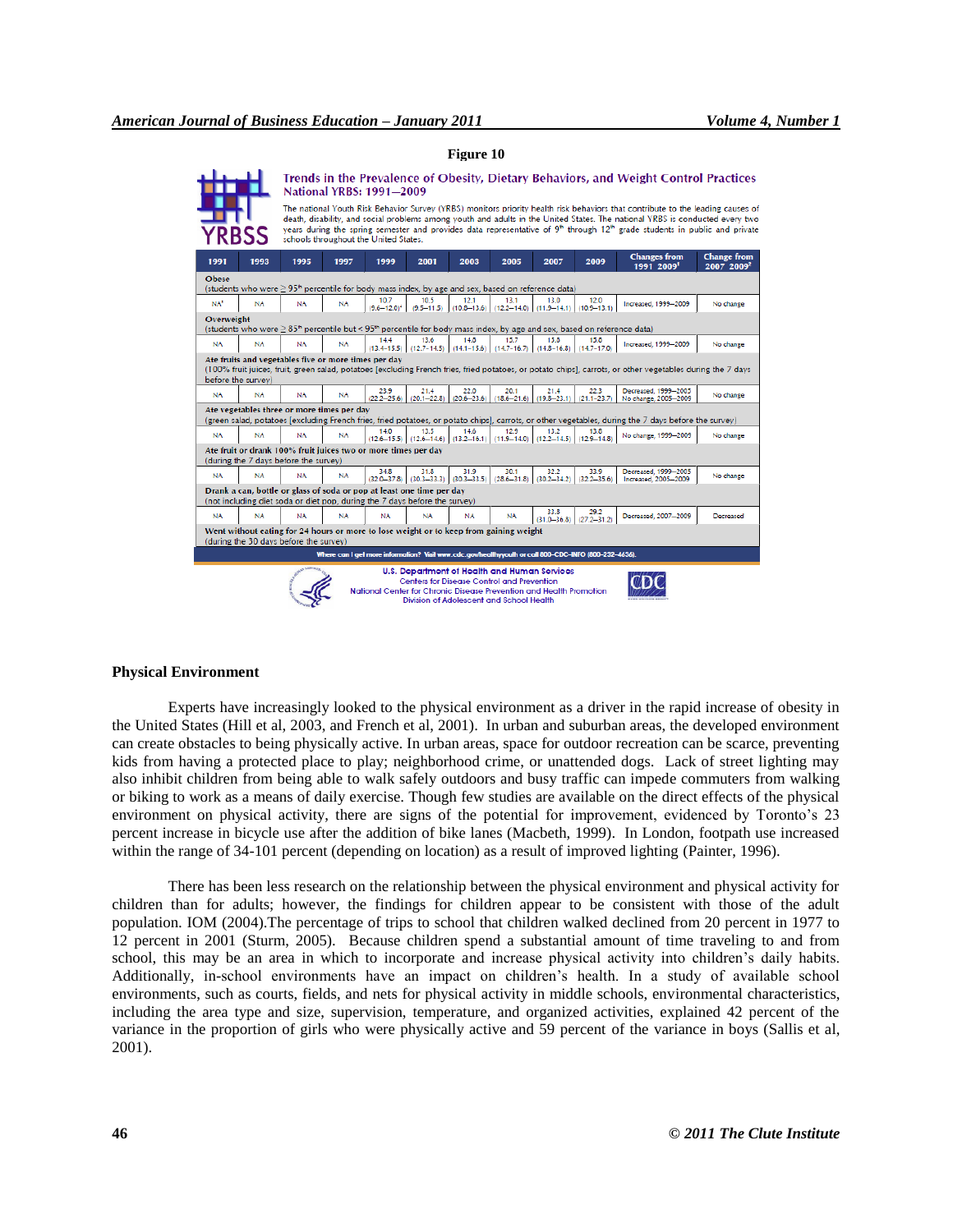## **Cost**

Obesity costs the US 147 billion dollars a year (Finkelstein, 2009). The annual healthcare cost of obesity in the US has doubled in less than a decade, according to new government-sponsored research. This is equivalent to a recession a year every year. The study was conducted by researchers at RTI International, the Agency for Healthcare Research and Quality, and the US Centers for Disease Control and Prevention (CDC). The study analyzed data from the 1998 and 2006 Medical Expenditure Panel Surveys. They found that:

- ―In 1998, the medical costs of obesity in the US were estimated at around 78.5 billion dollars a year, half of which was financed by Medicare and Medicaid (government health insurance for seniors and families on low incomes).
- Between 1998 and 2006, the prevalence of obesity in the US went up by 37 percent.
- This rise in obesity prevalence added 40 billion dollars to the annual healthcare bill for obesity.
- The annual healthcare costs of obesity could be as high as 147 billion dollars for 2008.
- Obesity is now responsible for 9.1 percent of annual medical costs compared to 6.5 percent in 1998.
- The medical costs for an obese person are 42 percent higher than for a person of normal weight.
- This equates to an additional \$1,429 dollars per year. The costs for an obese person on Medicare are even greater.
- Much of the additional Medicare cost for an obese person is the result of the added prescription drug benefit.
- Medicare prescription drug payments for obese recipients are about \$600 dollars a year more than for normal weight recipients.
- Obesity accounts for 8.5 percent of Medicare expenditure, 11.8 percent of Medicaid expenditure, and 12.9 percent of private insurance expenditure."

According to the California Center for Public Health Advocacy (2009), *"*In California, approximately one in nine children, one in three teens, and three in five adults are overweight or obese. The study found that the cost of overweight, obesity and physical inactivity had climbed to \$41 billion in 2006, nearly double the amount reported in 2000. The total annual estimated cost to California for overweight, obesity and physical inactivity was \$41.2 billion – \$21.0 billion for overweight and obesity and \$20.2 billion for physical inactivity. Healthcare costs totaled \$20.7 billion and lost productivity costs reached \$20.4 billion. Healthcare costs associated with overweight and obesity were \$12.8 billion, while healthcare costs associated with physical inactivity totaled \$7.9 billion. Finally, lost productivity costs associated with overweight and obesity were \$8.2 billion, and lost productivity costs associated with physical inactivity were \$12.3 billion".

The President of the United States, recognizing the severity of the problem, established a task force on February 8, 2010, under the chairmanship of Michelle Obama to deliver, within 90 days, some new recommendations and suggestions since current methods have been unsuccessful to date.

Obesity accounts for 2 to 6% of total healthcare costs in several developed countries; some estimates put the figure as high as 7%. The true costs are undoubtedly much greater as not all obesity-related conditions are included in the calculations (WHO fact sheet n.d).

#### **Impact on Ethnic and Underserved Communities**

Obesity disproportionately affects certain minority youth populations (NCHS, 2004). NHANES found that African American and Mexican American adolescents ages 12 to 19 were more likely to be overweight, at 21 percent and 23 percent, respectively, than non-Hispanic White adolescents (14 percent). In children 6 to 11 years old, 22 percent of Mexican American children were overweight, whereas 20 percent of African American children and 14 percent of non-Hispanic White children were overweight. In addition to the children and teens who were overweight during the period 1999-2002, another 15 percent were at risk of becoming overweight. In a national survey of American Indian children ages 5 to 18 years old, 39 percent were found to be overweight or at risk for being overweight (National Center for Health Statistics (NCHS), 2004). The report continues, "Being overweight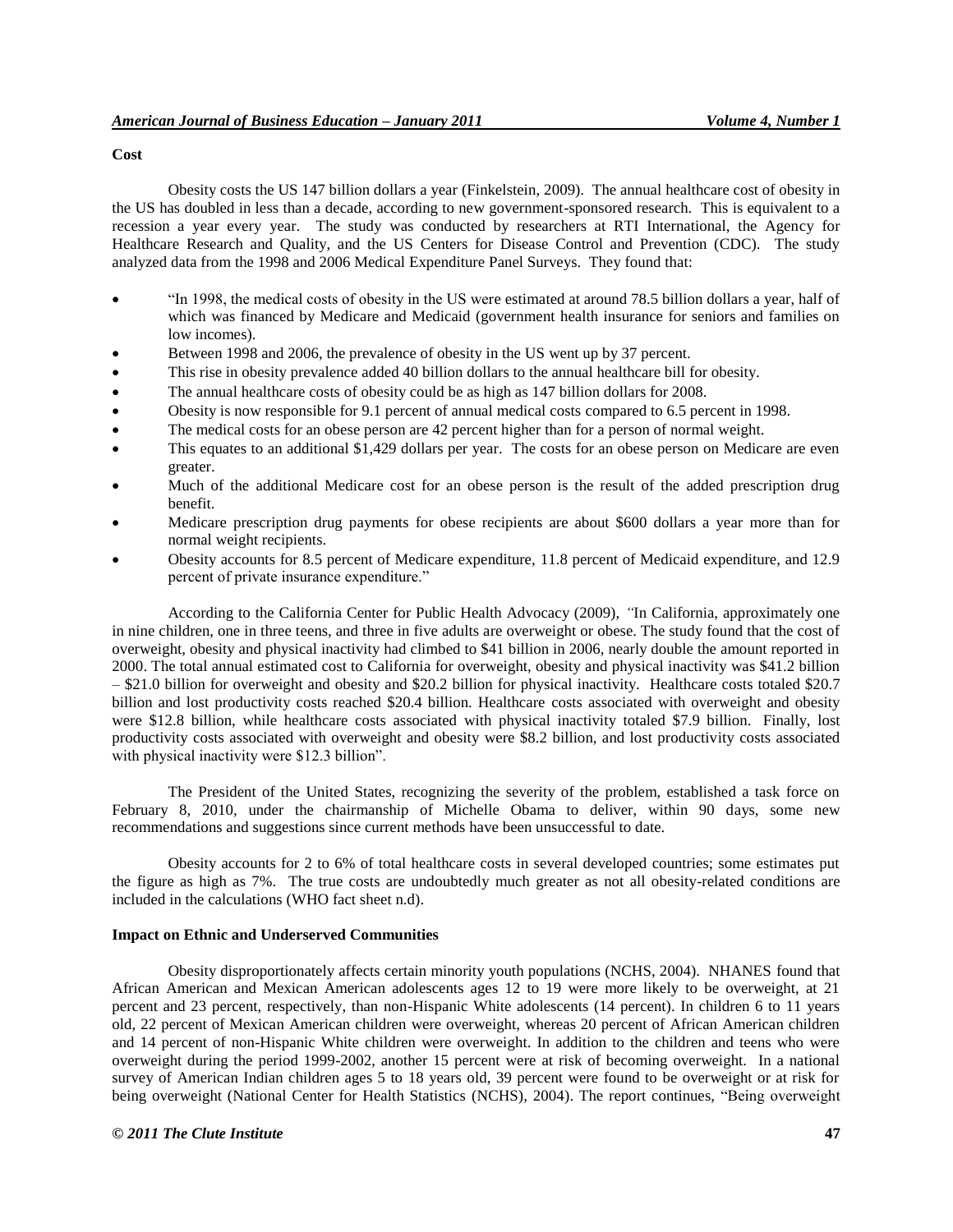during childhood and adolescence increases the risk of developing high cholesterol, hypertension, respiratory ailments, orthopedic problems, depression, and Type 2 diabetes as a youth. One disease of particular concern is Type 2 diabetes, which is linked to overweight and obesity and has increased dramatically in children and adolescents, particularly in the American Indian, African American, and Hispanic/Latino populations. The hospital costs alone associated with childhood obesity were estimated at \$127 million during the 1997–1999 period (in 2001 constant U.S. dollars), up from \$35 million during 1979–1981" (CDC fact sheets n.d.).

## **Barriers**

We have determined beyond doubt, causes, affects, costs and the global spread of the child obesity epidemic. To ensure that a marketing strategy that will positively impact the problem can be effectively implemented, it is prudent to examine the barriers that need to be addressed in a pro-active manner to prevent nonexecution of a visionary marketing plan.

Areas of implementation that must be addressed include:

- *Funding*: To ensure success, it will be necessary to access both government and private sector funding resources. By marketing tangible and measurable benefits to both sectors, it will be possible to draw financial resources from each of these entities. Moreover, an outcome-driven program will ensure crossover and collaboration of both commitment and funding.
- *Fragmentation of Initiatives*: Much of the success will be based upon bringing together the various disparate organizations currently addressing child obesity. So as to prevent overlap in both funding and programs, our strategy will provide a CATALYST for focus and direction, thus eliminating the possibility of 'turf wars'.
- *Acceptance*: Paramount in the success of the program will be the education initiative required to inform and motivate the individuals who will be charged with program implementation. In short, generate 'buy in' at all levels of program execution.

In using marketing as a viable solution to child obesity, we will address the above in a way that not only answers the needs of tackling obesity, but also the fundamental needs of both government and private sector in a manner that will encourage and reward commitment from both.

The solution to combating child obesity demands a multi-agency approach. In the past, it is fair to say that intervention strategies have been well intended, but fragmented. To a large degree, this has been brought about by the simple fact that no single agency has either taken on board or been accountable for developing a concerted and consistent strategy to positively impact child obesity. Moreover, combating child obesity has not been the primary objective of those agencies best placed to provide solutions.

The movement to combat child obesity has lacked a catalyst to drive child obesity strategies in such a way as to clearly improve and impact the core business of the various organizations best positioned to provide long-term and broad-based solutions.

The catalyst for success is the ability to MARKET core and non-core business outcomes and benefits to these organizations, as well as to parents of children at risk of obesity and its side effects.

The very obvious delivery platform for a successful intervention strategy is that of schools - 95% of all children will attend a school. Wechsler H. et al (2004) state that the core business of schools is of course to promote learning, not combat child obesity.

However, through innovative MARKETING, it is possible to link the benefits of regular exercise to hugely improved academic results (Ratey, Naperville, Kenneth Cooper, Texas Schools). Traditionally, physical activity has been delivered in schools through standard PE sessions. Not only have these classes been severely reduced through various budget cuts, but have also tended to favor athletically gifted children and not the overweight, de-conditioned or un-coordinated - in short, those who need it most. The ability to MARKET 'in-classroom activities through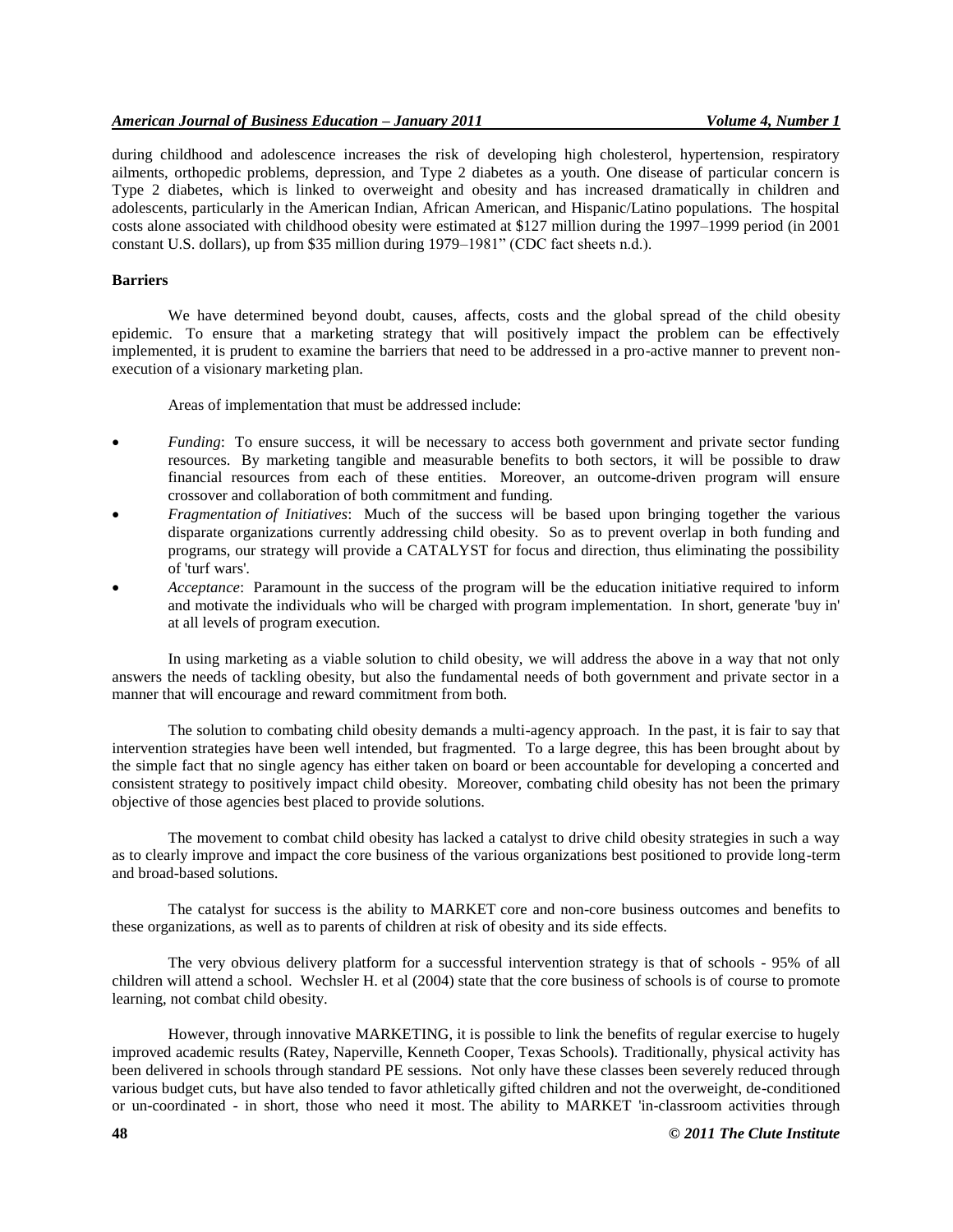initiatives, such as Energy2 Burn/Active Science (McInnis, 2009), achieves both learning objectives, as well as promoting exercise.

- Our first MARKETING objective is to strongly promote accelerated learning outcomes through the introduction of activity.
- Our second MARKETING objective is to clearly define positive physiological outcomes derived from inter-active exercise - a form of activity clearly embraced by children (Kansas City Schools).
- Our third MARKETING objective is to promote the improved disciplinary outcomes at schools through participation in inter-active exercise (Kansas City Schools).
- Our fourth MARKETING objective is to reinforce the success of adherence to exercise by children involved in inter-active exercise; in short, an activity that children want to do, not have to do (McInnis, 2009).

As a result of MARKETING benefits to both the core and secondary functions of schools, it is possible to further promote inter-active exercise as an obesity solution in conjunction with enormous improved, physiological, behavioral and academic results.

Finally, but perhaps the most important channel in effectively dealing with child obesity, is the education and resourcing of parents in curative and preventive measures. As previously identified, the poorest people in our communities and underserved minorities suffer the highest rate of obesity. By marketing the tax benefits through the Personal Investment Today (PHIT) program will ensure that parents can direct their children to family-oriented organizations, such as the YMCA and others, to become part of supervised activity programs.

The key to providing the solution to this serious epidemic is dependent on effective and innovative interactive strategies underpinned by marketing programs that serve to boost performance in the following Marketing channels.

The primary delivery platform for the Marketing channels should be:

## **SCHOOLS/EDUCATION**

Schools cannot solve the obesity epidemic alone, but it is unlikely to be halted without strong school-based policies and programs. Schools play an important role (Wechsler H et al, 2004) because:

- Over 95% are enrolled in schools.
- Promotion of healthy eating has long been a fundamental component of the American educational experience, so schools are not being asked to assume new responsibilities.
- Research has shown that well-designed, well-implemented school programs can effectively promote physical activity.
- Emerging research documents the connections between physical activity, good nutrition, physical education and nutrition programs, and academic performance.

The core benefits for schools are:

- Learning (Naperville)
- Neurological improvement (Naperville)
- Behavioral and physiological (Kansas City schools)
- Self-esteem (Texas)

Why is school activity so important? We have already identified that the high risk children are those from low income families and Hispanic and African -American ethnic groups. These children do not have the opportunity to use electronic and technological resources, so the only other alternative is to develop relatively inexpensive, easy to integrate programs, to be developed for schools so that the students can become actively

#### *© 2011 The Clute Institute* **49**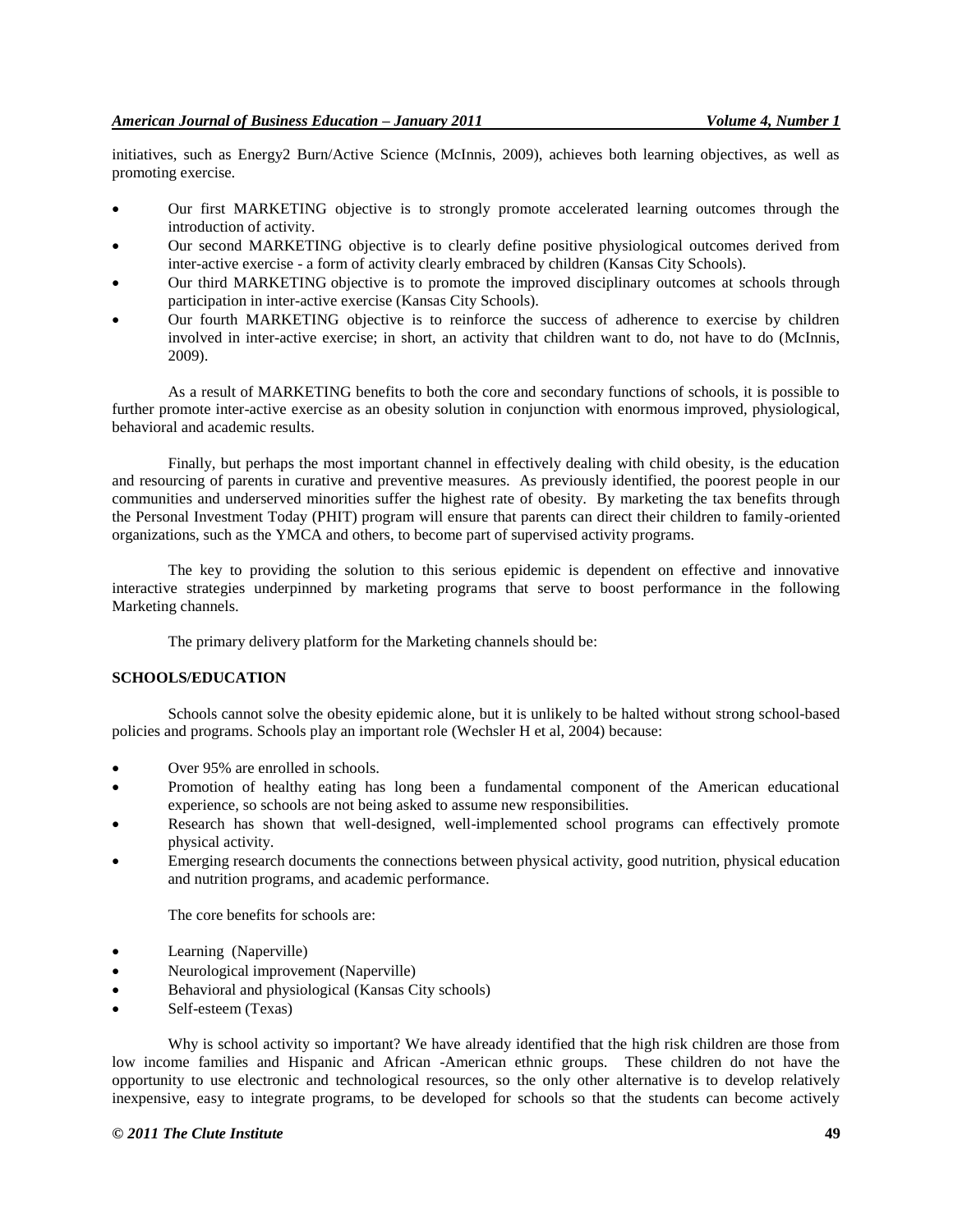involved in physical activity and provide innovative school-based solutions (McInnis, 2009, Active Science).

## **Learning/Neurological**

In his book Spark (2008), John Ratey reinforces his theory that "Physical activity increases brain function and that our bodies need to work hard to keep our brains at peak performance  $(p 4)$ ." He continues, "Neuroscientists" have begun studying exercise's impact within brain cells, at the genes themselves. They have found signs of the body's influence on the mind. It turns out that moving our muscles produces proteins that travel through the bloodstream and into the brain where they play pivotal roles in the mechanisms of our highest thought processes. He continues to relate the results of a revolutionary physical education program in Naperville, Illinois, that has transformed the student body of 19,000 into perhaps the fittest in the nation". The essence of physical education is teaching fitness rather than sports. If this can be used to instruct kids how to monitor and maintain their own health and fitness, then these lessons will serve them for life." The Naperville's program has also turned the students into some of the smartest in the nation. In 1999, 230,000 students throughout the world took the Trends in International Mathematics and Science Study (TIMMS) and the Naperville students finished sixth in Math and first in Science. This program is called Zero Hour PE. The objective is to determine if working out before class improves the kids reading ability and other subjects.

The kids are encouraged to find an activity they enjoy: Eighteen choices are offered, ranging from rock climbing to aerobic dance. The idea is to find something that allows a student to experience success. Grades are based on effort rather than skill. "Any kid who wanted an A could get an A if he worked for it", a teacher explained. "Any time you got a personal best, no matter what it was, you moved up a letter grade." First, the kids in Zero Hour were sent off to their first period class in a "state of heightened awareness" and prepared to learn. At the end of the semester, they showed a 17 percent improvement in reading and comprehension, compared with a 10.7 percent improvement for students who opted to sleep in and take a standard PE class".

The Energy2Burn/Active Science (2009) program was introduced to urban schools in low income areas of Boston in 2009. The objective was to engage kids in a fun-based activity learning curriculum that integrates gaming technology, exercise and science education - in essence, EXERLEARNING. By teaching children the science of energy balance, and quantify methodology and outcomes through proven analysis, achieves both physiological and learning goals.

A first-of-its-kind study of more than 2.4 million Texas students, Texas Youth Fitness (2009) study found that students who are physically fit are more likely to do well on the state's standardized tests and have good school attendance. Fit students are also less likely to have disciplinary referrals.

"The impact exercise has on the growing brain is unparalleled, said "father of aerobics", Kenneth H. Cooper, M.D., M.P.H., founder and chairman of The Cooper Institute (2009). "Increased exercise improves cardiovascular health, and that helps the brain function more efficiently and enhances its ability to learn." Significant correlations were found between physical fitness and various indicators of academic achievement. The study shows that:

- Higher levels of fitness are associated with better academic performance.
- At high performing schools that have earned the state's top rating of Exemplary, about 80 percent of the students have healthy levels of cardiovascular fitness.
- At schools that have received the state's lowest rating called Academically Unacceptable, slightly more than 40 percent of the students achieved cardiovascular fitness.
- Higher levels of fitness were associated with better school attendance.
- Higher levels of fitness at a school were also associated with fewer disciplinary incidents.

The research looked at the number of incidents involving drugs, alcohol, violence and truancy.

Counties with high levels of cardiovascular fitness tended to have high passing rates on the Texas Assessment of Knowledge and Skills.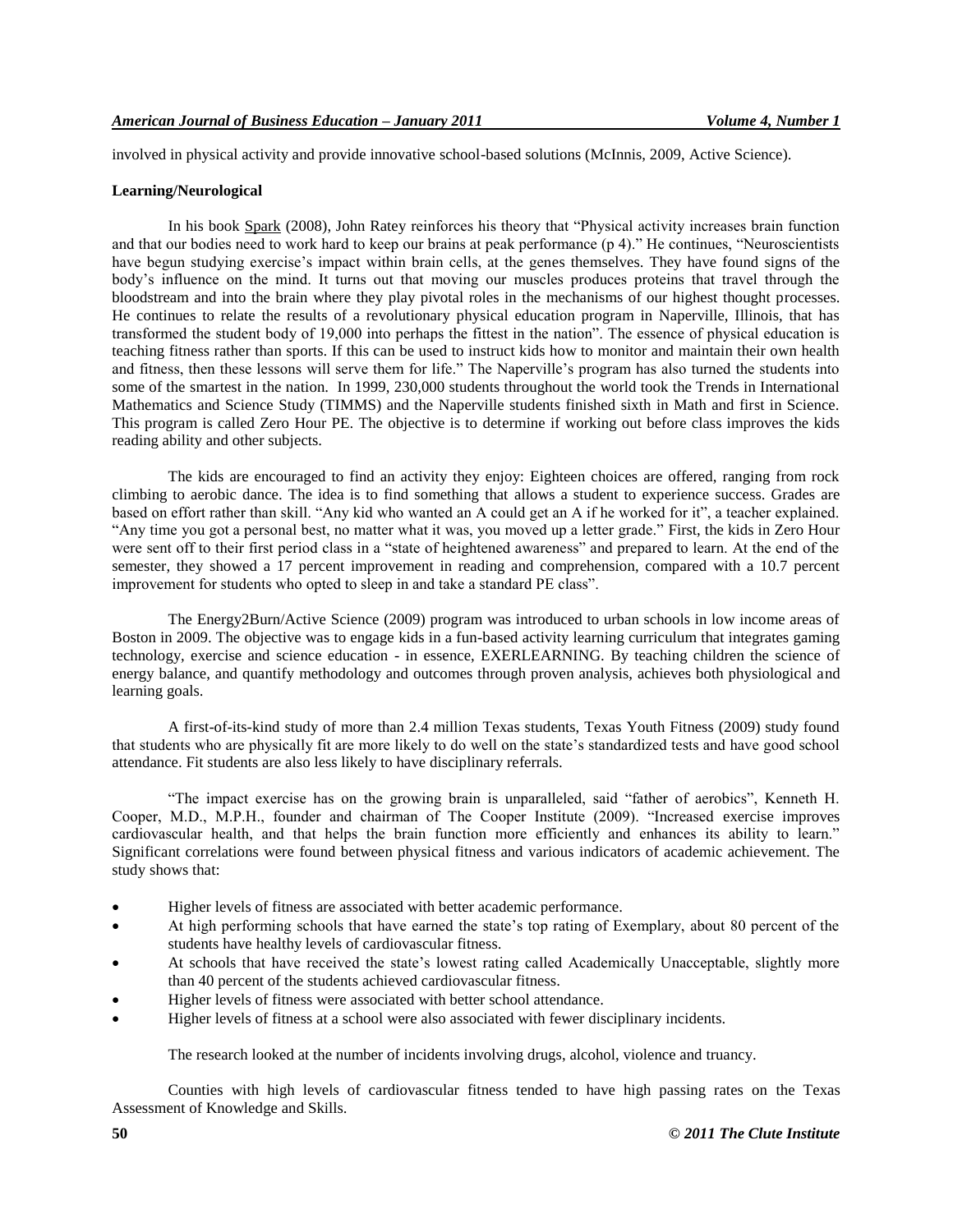This data confirms what we have always thought to be true - that there is a strong correlation between a student's fitness and their scholastic success. These results provide yet another incentive to reverse the health trends we are seeing among our youth. We need to move forward on this issue as if lives depend on it -- because they do!", said Sen. Jane Nelson, R-Flower Mound, chairman of the Senate Health & Human Services Committee and author of the law establishing the assessments (Texas Youth Fitness, 2009).

#### **Self Esteem**

Overweight and obesity is the most stigmatized condition in the United States", said William Dietz, director of the Centers for Disease Control and Prevention's Nutrition, Physical Activity, and Obesity Division. Munro N (2010) states, "the prejudice against excess weight restricts workplace opportunities for fat people, reduces their happiness, and imposes disease-causing stress" Peter Muennig (2010), a researcher at Columbia University's Mailman School of Public Health, explains that it changes your thermostat settings, which can lead to diabetes, [dangerous] blood pressure, and heart disease. Upper-income and university-educated white Americans tend to be thinner, in part because these demographic groups strongly stigmatize obesity‖. In addition, this correlates to poor self esteem, behavioral problems and poor learning capabilities.

#### **Behavior**

A PE4Life study (2006) was undertaken in the Woodland elementary school in Kansas City, Missouri, and evaluated the  $4<sup>th</sup>$  and  $5<sup>th</sup>$  grade students in fall 2005 and then again in spring 2006. The only difference was that physical activity was increased from 50 minutes one day per week to 45 minutes five days per week. In every one of the fitness gram tests, there was dramatic improvement, including 207% increase in cardiovascular fitness and 433% increase in strength. Even more important was the 59% reduction in discipline incidents involving violence, and there was a 67% reduction in behavior resulting in out-of-school suspension days.



"PE4Life has had a tremendous influence on the lives of our students. It's not just the increased levels of fitness we are seeing in our kids, which has everyone excited. Students are also more motivated throughout the day, their enthusiasm is way up, and discipline issues are way down." (*Craig Rupert, Principal, Woodland Elementary School* [\(www.sportswall.com\)](http://www.sportswall.com/)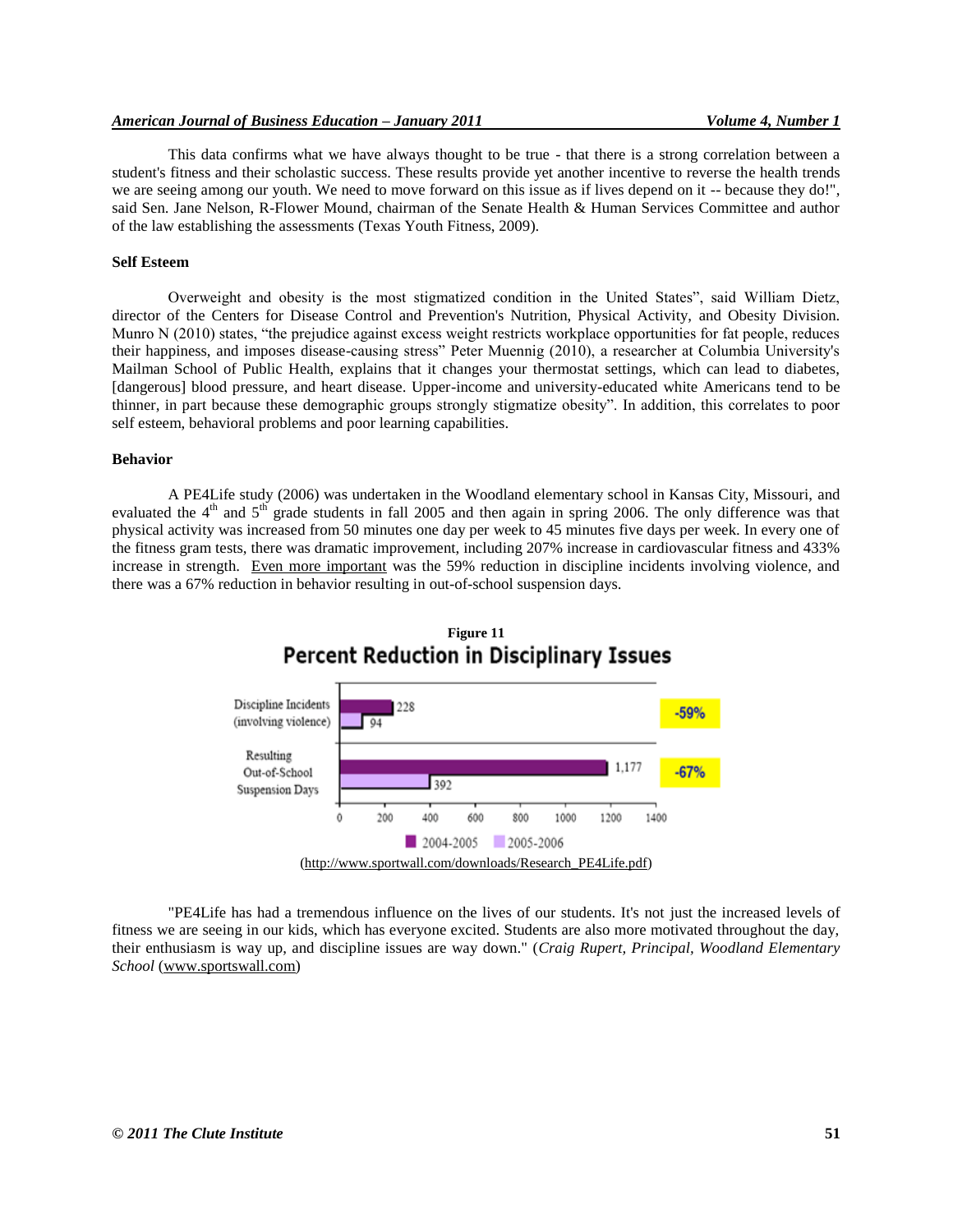

**Figure 12 Percent of Students in Healthy Fitness Zone** 

## **Funding Opportunities**

Funding, or the availability, needs to be a pivotal marketing message to both institutions and parents. MARKETING and the sources of funding through PEP Grants (Robert Wood Johnson Foundation Funding and others) also provide a part of the marketing package. Pre-prepared grant application templates are available to deserving organizations in order to generate commitment from groups who do not have the sophistication to successfully address consideration for funding themselves. This is particularly the case in many inner-city and under-served communities. The purpose of the Carol M. White Physical Education Program grants (PEP) (n.d.) is to provide funds to local educational agencies and community-based organizations to initiate, expand, and improve physical education programs.

This federal grant program provides funds to school districts to initiate and improve physical education in schools. Grants range from \$100,000 to \$500,000 and can be used to purchase equipment and train teachers. The PEP grants may be used to initiate, expand or improve physical education programs designed to assist the students in making progress toward meeting State standards for physical education by providing funds for training and education of teachers and staff, and for equipment and support, to enable students in one or more grades kindergarten through 12 to participate actively in physical education activities. For 2010, new PEP grants totaling \$78 million will be distributed to 73 school districts and community organizations across the country. Since the program was established in 2001, schools have received \$636 million for programs and teacher training. The average new PEP grant is \$363,000. PEP funds are used to purchase fitness and sports equipment and to train and encourage teachers.

The Robert Wood Johnson Foundation Center (RWJFC) to Prevent Childhood Obesity (www.rwjf.org/) is a leading voice in the national movement to reverse the epidemic by 2015. Through policy analysis, leadership development, and communications with a broad network of advocates, the center is working to enable children of all races, ethnicities and geographic locations to eat healthy, be physically active and avoid obesity. The Foundation has committed \$500 million over five years toward its goal of [reversing childhood obesity](http://www.rwjf.org/childhoodobesity/index.jsp) in the United States by 2015 the largest investment by any foundation on this urgent public health issue.

Additional sources of funding can be identified through the Shaping America's youth website (www.shapingamericasyouth.org/). It has compiled a list of organizations, and their website links, that fund childhood obesity-related projects and programs. The list is regularly updated. They include the National Institutes of Health & Center for Disease Control and Prevention, the Department of Health and Human Services, the National Institutes of Health, The Obesity Society, Aetna, etc (Kellogg Foundation, MetLife Foundation).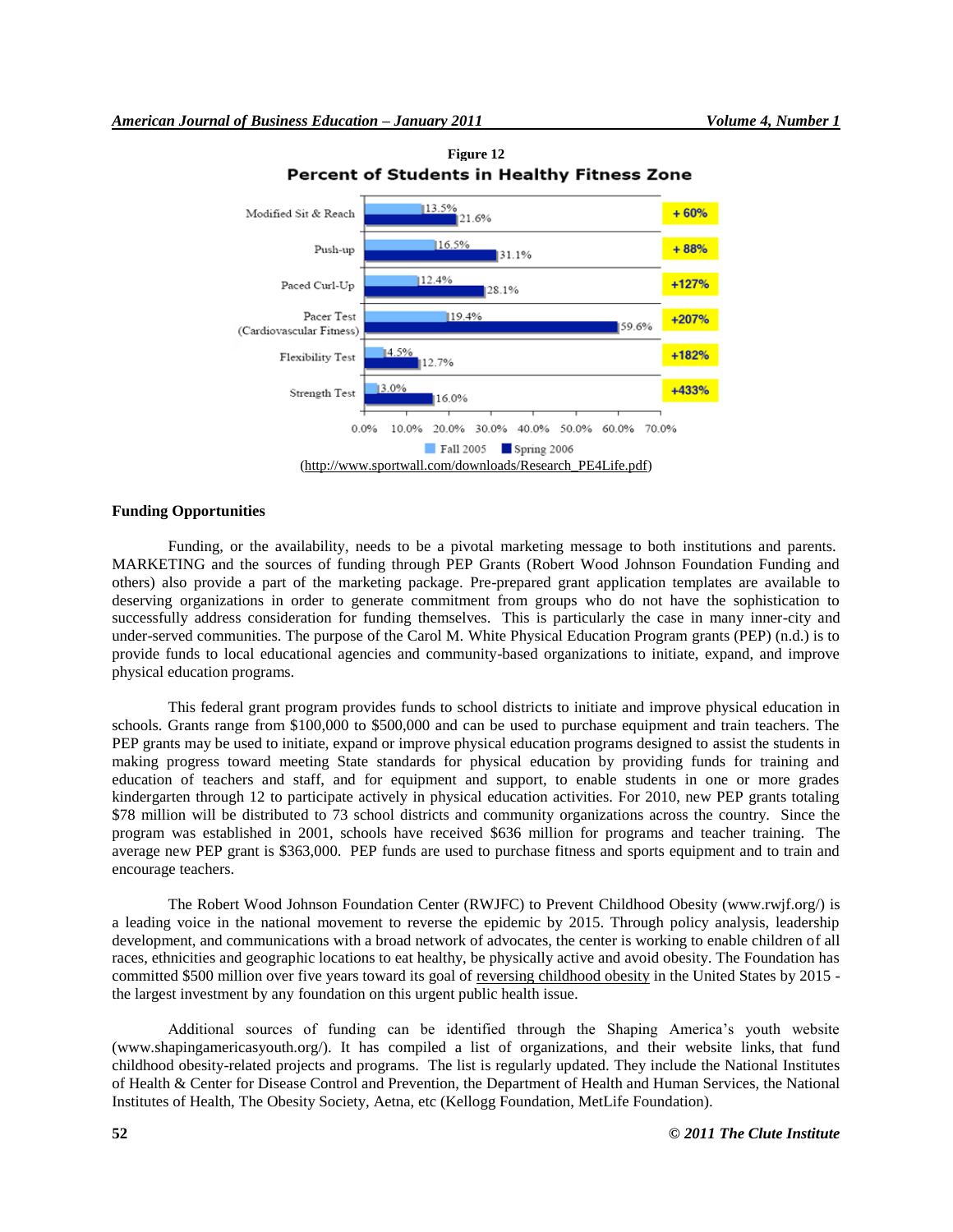## *American Journal of Business Education – January 2011 Volume 4, Number 1*

Finally, but perhaps the most important channel in effectively dealing with child obesity, is the education and resourcing of parents in curative and preventive measures. As previously identified, the poorest people in our communities and under-served minorities suffer the highest rate of obesity. By marketing the tax benefits through the Personal Investment Today (PHIT) [\(www.govtrack.us/\)](http://www.govtrack.us/) program will ensure that parents can direct their children to family-oriented organizations, such as the YMCA and others, to become part of supervised activity programs. To be able to present a compelling argument for the delivery platforms, it is pivotal that the core needs of the respective organizations are addressed to ensure that they see the benefits of offering the programs.

Exergaming can be used as a marketing tool to attract families and generate income. The delivery channels for the program will not only benefit the children, but will also positively impact THE CORE BUSINESS of the various DELIVERY PLATFORMS.

The previously mentioned research validates both physiological and neurological improvements in children. With over 1,400 schools and community centers now embracing the exergames technology, it has become a great leveler for both the athletic and the non-athletic child.

## **COMMERCIAL SECTOR**

This incorporates both for profit and non-profit organizations.

Commercial health clubs, YMCA's, and other such groups exist on the basis of selling memberships to their respective communities. The most expensive membership to sell is a family membership.

Organizations who can offer inter-active gaming and other activities to children are far more likely to generate family membership sales than those who do not. In a fiercely competitive market, inter- active gaming can be a huge DIFFERENTIATION factor and a significant MARKETING advantage.

## **Commercial Fitness Clubs**

There are approximately 29,000 private health clubs in the USA with 41 million members [\(http://clubindustry.com/\)](http://clubindustry.com/). They are profit-oriented and are always looking for additional revenue sources. Typically, many offer childcare services, but they are, in fact, "baby-storage". By including exergaming:

- They can sell additional family memberships and, at the same time, provide physical activity.
- Another option is through pay-as-you-play, targeting children of members and non-members.
- Offer the possibility of naming rights to local businesses, which will promote both the company and the healthy lifestyle for the children. Gatorade has already introduced their "Feel the Difference campaign in Sports City in Mexico City [\(www.mishtech.com\)](http://www.mishtech.com/).

At the World Gym in Vista, California, owner George Jackson (7/27/2010) has noticed a 60% increase in youth membership and a 24 % increase in family memberships since introducing exergames technology to his facility.

According to an article by Levin J. (2008), the Gravity Fitness Gym is offering members a one-on-one session with a personal trainer and a Wii console for \$110 per hour. When played the way that Nintendo has designed them to be played, both *Wii Sports* and *Wii Fit* do a rather good job at getting gamers and soccer moms alike active and off of the couch. While several gyms around the nation have tried to mooch upon the Wii's popularity and have added in the console amongst their treadmills and dumbbells, one Manhattan gym is taking this trend a step further. According to personal trainer Dorothy Evans, "You'd be surprised. It may have little to do with the real sports, but we get people's heart rates up to 140 to 150 beats per minute, although some of that may just be the excitement of the game."

With the introduction of the Nintendo Wii in May 2008, many thought this would be the answer to "getting" fit", using a workout program disguised as a video game. Allen (2008) stated, "It gets people "off the couch and

## *© 2011 The Clute Institute* **53**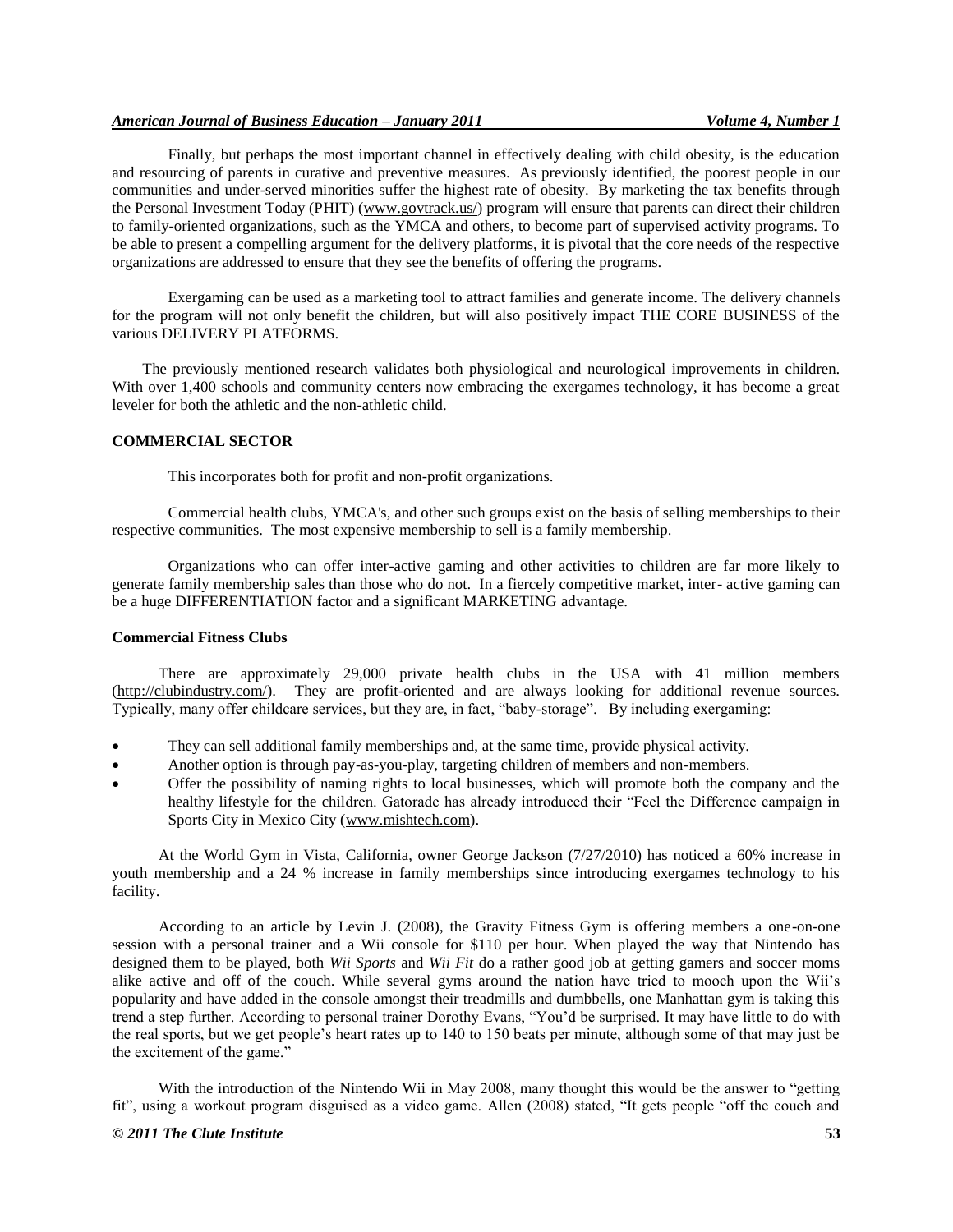moving". Claims were made that one loses weight while participating. According to the Wii Fit website [\(/wii--](http://wii---fit.com/) [fit.com/\)](http://wii---fit.com/), "The Wii Fit actually makes good on its claim to make exercising ... are you ready for this? - Fun! Yep, Fun. That's not all though. The use of the [Wii Fit](http://wii---fit.com/) can actually change your agility and coordination. It does it through the use of the game technology in the Wii Balance Board, included in the Wii Fit Plus package, which monitors your slightest shifts in balance and pressure. This data flows through the Wii gaming processor to do everything from manage your weight to allow realistic sport game experiences, like skiing and surfing. Even traditional exercises, like aerobics and yoga, are made enjoyable with Wii Fit. In all, there are around 40 different activities you can try out"

Many bought the item with weight loss in mind. Plunkett (2010) states, "Nintendo has sold 22,610,000 units at an average cost of \$100." A study by Liverpool John Moores University (2007) found that regular use could help shift 27lb (12.25kg) a year. The study was carried out to establish whether computer games can contribute to the daily activity recommendations for children. The researchers compared activity levels during gaming using the Wii with those achieved using traditional seated joypad-controlled consoles. They found more active forms of gaming increased energy expenditure to a level that could help lose weight. "Exertainment and home video consoles are the wave of the future", commented Dr. Josh Trout (2007), Professor of Kinesiology at California State University Chico to help lose weight.

The first Exergames fitness club in the MENA region, In Motion, opened in February 2009 [\(www.in](http://www.in-motion-club.com/)[motion-club.com\)](http://www.in-motion-club.com/). It introduced a novel wellness club for kids and families comprising the latest interactive "exergaming" equipment, along with an integrated educational curriculum that teaches practical strategies to improve physical activity and eating habits. In Motion is now open in Dubai with a mission to promote wellness and reduce obesity amongst children and adults. A one-stop wellness solution for youth, the club offers a means to develop 'smart brains and dynamic bodies' through unique fitness solutions called Exergames. Besides Exergames, In Motion also provides certain traditional strength  $\&$  resistance equipment for the serious health-buff. Fitness equipment for adults is made available with a view of enhancing family bonding through exercise and fun. Nutrition counseling, one-on-one training, group exercise classes, a healthy juice bar, a party zone, summer camps, all form a part of the services that are offered. The company plans to open satellite clubs in public areas". Realistically, grant aid to commercial facilities is almost non-existent.

## **Market to Major Equipment Manufacturers**

The benefits of providing equipment to children's programs will establish, for them, brand recognition as well as brand loyalty, particularly if the experience is a 'fun' one. It would appear that Nike, through their Nike Go program (2007) and sponsorship of the Active Science program (McInnis 2009), have realized the marketing benefits of such involvement.

Such visionary initiatives by companies such as Nike provide 'proof statements' of success for others looking to impact preventing child obesity for both commercial and social conscience reasons. Both reasons could form the core of a strong marketing message as we explore bringing marketing solutions to the fore of providing workable solutions and, at the same time, getting commercial entities to embrace the concept, increase traffic and increase more profit for the owners. A core need answered by innovative MARKETING.

#### **Nutrition**

There are 85,000 fast food restaurants (QSR) in the USA (answers.com). According to Dean (n.d) "over 50,000,000 people eat fast food daily in the U.S." Most fast food chains target their advertising to their primary market children and students. With the introduction of Exergaming into these establishments, it will help promote a corporate social conscience. If such an activity would be present, parents would be more likely to take their children. The children would embrace and benefit from the physical activity. It would also allow the QSR to differentiate itself from the competition and generate more foot traffic and increase revenue. This segment has really borne the brunt of criticism for being a major factor in driving child obesity. Although healthy food packages are becoming more prevalent in these QSR by providing inter-active gaming on their premises, they can duly market that they are addressing the simple equation of "energy in and energy out!! Moreover, inter-activity will serve to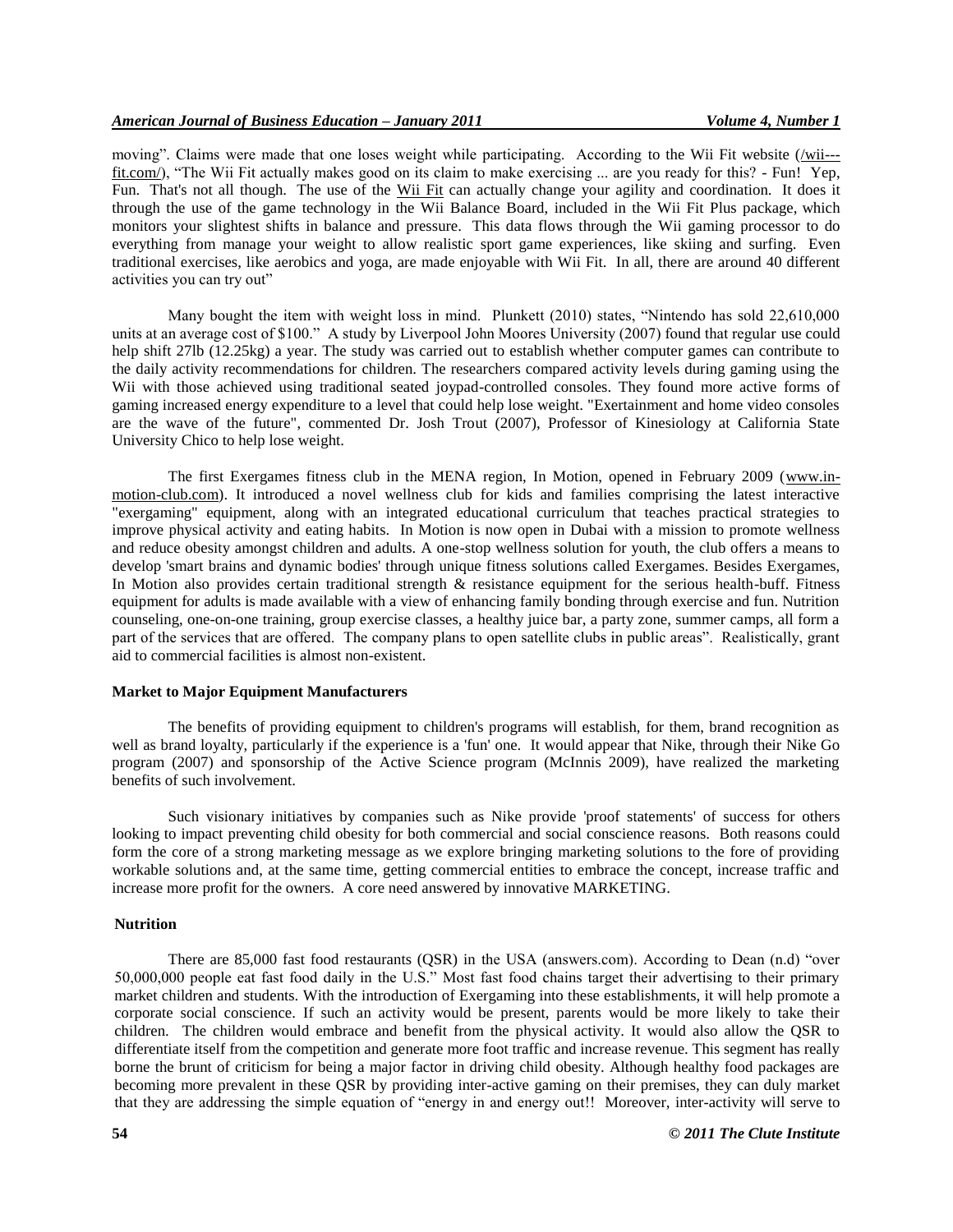encourage children to view these establishments as not just as a place to eat, but as a place to have fun, thus creating more food traffic and increased revenue.

#### **NON-PROFITS**

For the YMCA with their 2,686 facilities in the US and an enrollment of **20,916,698** members [\(www.ymca.net\)](http://www.ymca.net/), these new strategies provide a natural complement with their mission statement. This activity provides a significant delivery platform. Activate America® (n.d) is the YMCA's bold approach to directly address our nation's growing health crisis. "Our mission compels us to transform the way we work, both internally and externally, to support all kids, adults, families and communities in their pursuit of well-being in spirit, mind and body. In addressing America's unprecedented health crisis, the YMCA is best equipped to influence change in individuals and in our communities to proactively address this health crisis, which is central to the achievement of our mission".

Exergaming can and has been used as a marketing tool to attract families and at the same time meet the core needs of the organization as reflected in the mission statement. This has already been introduced in Cleveland County (Kinney, 2009) and includes an Exerdance, a large screen TV, several Nintendo Wii's and a sportswall. Other youth centers include those affiliated with religious organizations, and community youth can also provide a comparable first-class environment.

## **Funding Resources**

With regard to commercial clubs and non-profits, financial incentives for members can be achieved as follows: The Personal Health Investment Today Act of 2009 - or the PHIT Act of 2009 - amends the Internal Revenue Code to allow a medical care tax deduction for up to \$1,000 (\$2,000 for married couples filing jointly or heads of households) of qualified sports and fitness expenses. This is defined as amounts paid to fitness center memberships and physical exercise equipment. Smart health clubs and non-profit gyms can be encouraged to use the PHIT incentive to market for increased family membership by targeting children suffering from obesity and diabetes, both medical conditions qualifying for a medical care tax deduction.

## **FEDERAL AGENCIES**

This paper has already identified the "High risk Native American Indian youth". The Indian Health Service (IHS) and American Indians and Alaska Natives (AI/AN) communities face difficult challenges in eliminating the significant disparities in health in Indian Country. Enhancing efforts in both primary and secondary prevention is the strategic approach employed to face these challenges. Accordingly, the IHS Director stated, "he requested strengthening the use of scientifically proven interventions targeting these health issues". (www.ihs.gov) An active lifestyle is one of the building blocks for healthy children, adolescents and adults. (That is why the IHS Head Start Program places healthy physical activity at the top of its list of health priorities.) Too little physical activity and exercise can lead to serious health problems, such as obesity, Type 2 diabetes, high blood pressure and heart disease. These health problems can follow your child into his or her adult years. However, you can teach your child healthy behaviors that will keep them healthy and happy for a lifetime.

The Physical Activity Kit (PAK) (www.ihs.gov) was introduced and is based on best and promising practices to increase physical activity. The PAK toolkit can be used in schools, communities, worksites, Head Start programs, elderly centers, and youth programs. The Goal of the PAK is to increase the time spent in medium to high physical activity for all ages across their lifespan. The activities have been field-tested to be culturally appropriate for native communities. Initial comments include; "Kids had fun; they didn't want to stop" and"Kids think fun rather than exercising."

## **OTHER FEDERAL AGENCIES**

The US Army has now introduced Exergaming on army bases to cater for children of military families (Army Fit, 2009).

## *© 2011 The Clute Institute* **55**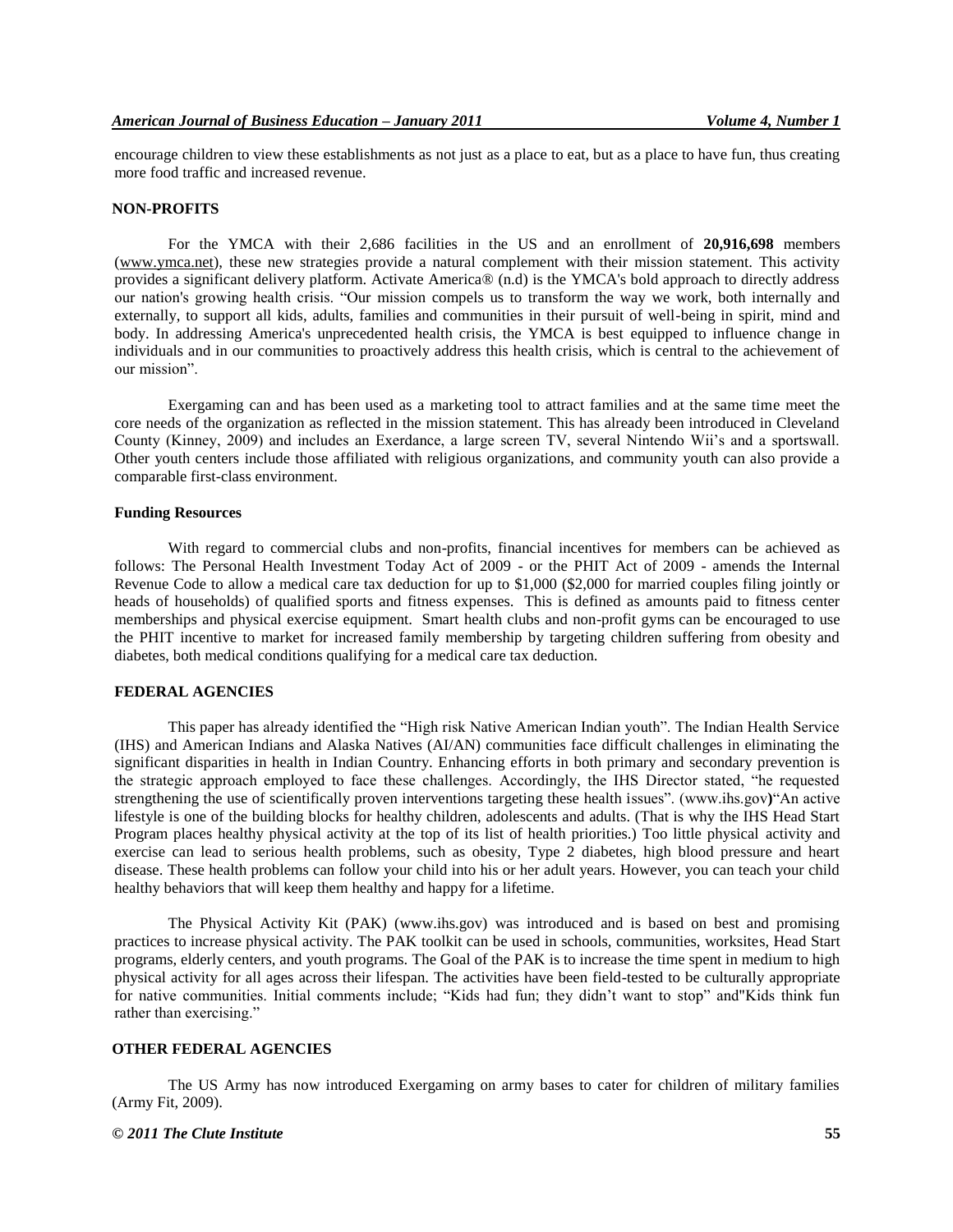## **THE HOSPITALITY/LEISURE INDUSTRY**

With a deteriorating economy, Jankokoski, J (n.d.) states, "the hospitality industry is constantly striving to increase the occupancy rates in their respective establishments". With the introduction of Exergaming, it provides an additional revenue stream to child-friendly destination resorts. Parents are always looking for "alternative" babysitting opportunities", and an exciting healthy pastime for the children seems to be an excellent alternative. This is also applicable to casinos. Children are not admitted, so Exergaming provides an additional welcome opportunity both for the casino owners and the visitors.

At the Trump Hotel, the luxury resort (Leavey, 2010) reports, "they offer guests a 55-minute gaming session using Nintendo's *Wii Fit* or *Wii Sports* with a personal trainer for just \$90 (the same price as purchasing *Wii Fit* bundled with the Wii Balance Board). Titled the "Wii Sports Package", a trainer will even come up to your suite and give you and your family a private demonstration of all of the sweat-inducing mini-games."

How much more ROI could be achieved with the addition of Exergaming that would appeal to the family market, increasing occupancies and secondary revenue.

#### **CORPORATE SPONSORSHIP**

For the past few years, Nike has supported the NikeGo.PE program (2007). "This program is an innovative physical education program designed to increase the quality and quantity of physical activity in America's schools with an end goal of improving children's activity levels. NikeGO PE accomplishes this task by providing "the essential components" - curriculum, teacher training, equipment, and follow-up support - to elementary PE specialists and classroom teachers. NikeGO PE is part of Nike's signature U.S. community affairs initiative. Since its inception in 2003, the program has been implemented in more than 400 public schools, reaching more than 75,000 students. Nike has expressed a serious interest in the Active Science for Kids program (The McGinnis protocol) and has donated significant dollars to sponsor further research.

## **CONCLUSION**

The World Health Organization has issued a memorandum titled, "Physical activity and young people" (2010) as a measure to combat worldwide obesity. It recommends that "each day school-aged youth should accumulate **at least 60 minutes** of moderate- to vigorous-intensity physical activity to ensure healthy development. This can provide young people with important physical, mental and social health benefits." They identify the following benefits of physical activity for young people.

Appropriate practice of physical activity assists young people to:

- Develop healthy musculoskeletal tissues (i.e., bones, muscles and joints)
- Develop a healthy cardiovascular system (i.e., heart and lungs)
- Develop neuromuscular awareness (i.e., coordination and movement control)
- Maintain a healthy body weight

―Physical activity has also been associated with psychological benefits in young people by improving their control over anxiety and depression. Similarly, participation in physical activity can assist in the social development of young people by providing opportunities for self-expression, building self-confidence, social interaction and integration. It has also been suggested that physically active young people more readily adopt other healthy behaviors (e.g. avoidance of tobacco, alcohol, drug use) and demonstrate higher academic performance at school".

The US Surgeon General (2010) in her report titled "Vision for a Healthy and Fit Nation", asks the general public to "join her in combating the child obesity crisis and commit to making changes to improve the health and wellness of families and communities". She encourages adding more physical activity to our daily lives. She specifically identifies causes and consequences of childhood obesity which we have previously identified in this paper. She recommends "at least 60 minutes per day for children, which includes vigorous activities that strengthen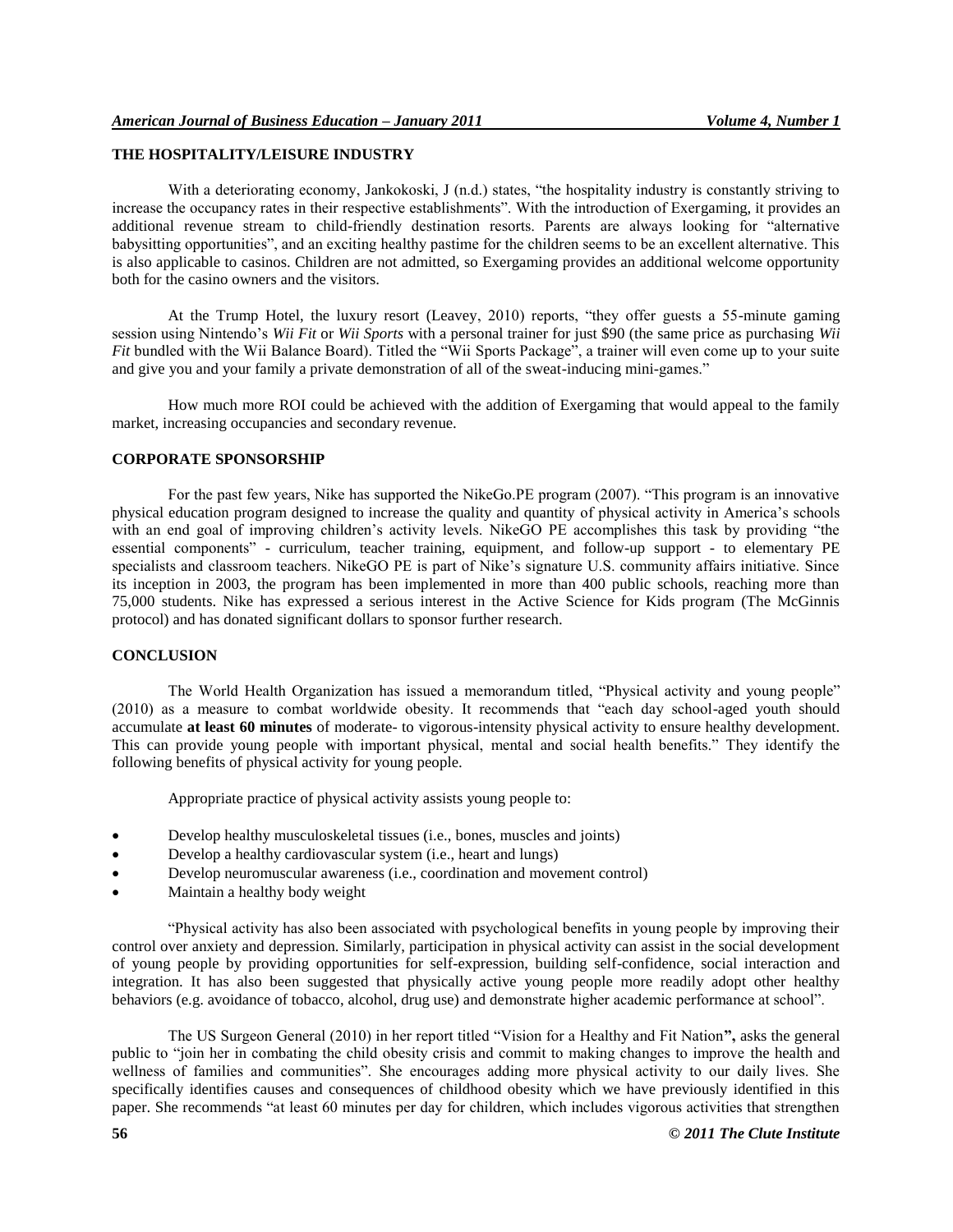bones". She recommends that schools develop specific daily physical activities and reinforce the results of studies that have been previously mentioned.

It is apparent that traditional intervention strategies in combating child obesity have been spectacularly unsuccessful. Very simply, today's children live for technology and inter-activity. Traditional sport and fitness solutions appeal to the athletically gifted, in fact, those who need activity the least! Exer-gaming is arguably the only way in which to involve de-conditioned overweight kids in exercise that they not only enjoy, but can compete on equal terms with their more athletic peers. Furthermore, it is an activity that encourages exercise adherence and therefore a consistency of exercise habit. It could even be construed as 'tricking kids into exercise', which is just fine if it promotes fun and a benefits-laden activity. Childhood obesity has reached epidemic proportions. Those organizations that not only embrace, but incorporate, an inter-active technology strategy related to increased child activity will not only provide a solution, but at the same time, enjoy the credibility of embracing a serious social cause and simultaneously increasing their core business objectives.

## **AUTHOR INFORMATION**

**Dr Susan Silverstone** is an Assistant Professor in the Department of Marketing Management in the School of Business and Management at National University in La Jolla CA. She has more than 20 years of experience in Higher Education, Business and Healthcare. Her research interests include developing new strategies for the Marketing and Adoption of new technologies to prevent Childhood Obesity. Her other interests include Adult Learning and the adoption of new Business skills to Healthcare professionals.

**Jim Teatum** is currently the President of Global Business Systems an international consultancy group focused on the health and fitness segment. He is also the lead consultant on health and fitness for the Gerson Lehrman Group of New York, the world's largest business consultancy. Jim was the President of the Nautilus Commercial Division when the company was voted 'The Hottest Growth Company in the USA' in 2001 and 2002, by Business Week magazine. He was the Senior Director for Market Development for Reebok during that company's accelerated growth in the 1980's. A popular speaker at International Health and Fitness events, Jim has helped develop the growth of the fitness market in over 60 countries through the implementation of various preventative health related programs.

## **REFERENCES**

- 1. Activate America (n.d) Retrieved from
- http://www.ymcagreaterprovidence.org/AboutUs/ActivateAmerica/tabid/199/Default.aspx.
- 2. Allen, D. (2008). Nintendo Wii Fit Input Device Review-PC World. Retrieved from [http://www.pcworld.com/reviews/product/31788/review/wii\\_fit.htm.](http://www.pcworld.com/reviews/product/31788/review/wii_fit.html)
- 3. Answers.com (2010). How many fast food restaurants are in the US? Retrieved from [http://wiki.answers.com/Q/How\\_many\\_fast\\_food\\_restaurants\\_are\\_in\\_the\\_US.](http://wiki.answers.com/Q/How_many_fast_food_restaurants_are_in_the_US)
- 4. Army Fit (2009). Retrieved from [http://rohitbhargava.typepad.com/weblog/2009/06/5-ways-gaming-may](http://rohitbhargava.typepad.com/weblog/2009/06/5-ways-gaming-may-transform-the-future-of-healthcare-wellness.html)[transform-the-future-of-healthcare-wellness.html.](http://rohitbhargava.typepad.com/weblog/2009/06/5-ways-gaming-may-transform-the-future-of-healthcare-wellness.html)
- 5. Baby Boomer Caretaker, (2007). Generation Z Characteristics. Retrieved from [http://www.babyboomercaretaker.com/baby-boomer/generation-z/index.html.](http://www.babyboomercaretaker.com/baby-boomer/generation-z/index.html)
- 6. BUPA. (2009). Obesity in children Retrieved from [http://hcd2.bupa.co.uk/fact\\_sheets/html/child\\_obesity.html.](http://hcd2.bupa.co.uk/fact_sheets/html/child_obesity.html)
- 7. Carol White Physical Education Program.(n.d.). Retrieved from http://www2.ed.gov/programs/whitephysed/index.html.
- 8. CDC. (2003). Physical Activity Levels Among Children Aged 9-13 Years—United States *MMWR* 52(33), 785-788.
- 9. CDC, (2004) NCHS Pressroom- 2004 Fact sheet- Obesity still a major problem. Retrieved from [http://www.cdc.gov/nchs/pressroom/04facts/obesity.htm.](http://www.cdc.gov/nchs/pressroom/04facts/obesity.htm)
- 10. CDC. (2009), Childhood Overweight and Obesity. Retrieved from [http://www.cdc.gov/obesity/childhood/defining.html.](http://www.cdc.gov/obesity/childhood/defining.html)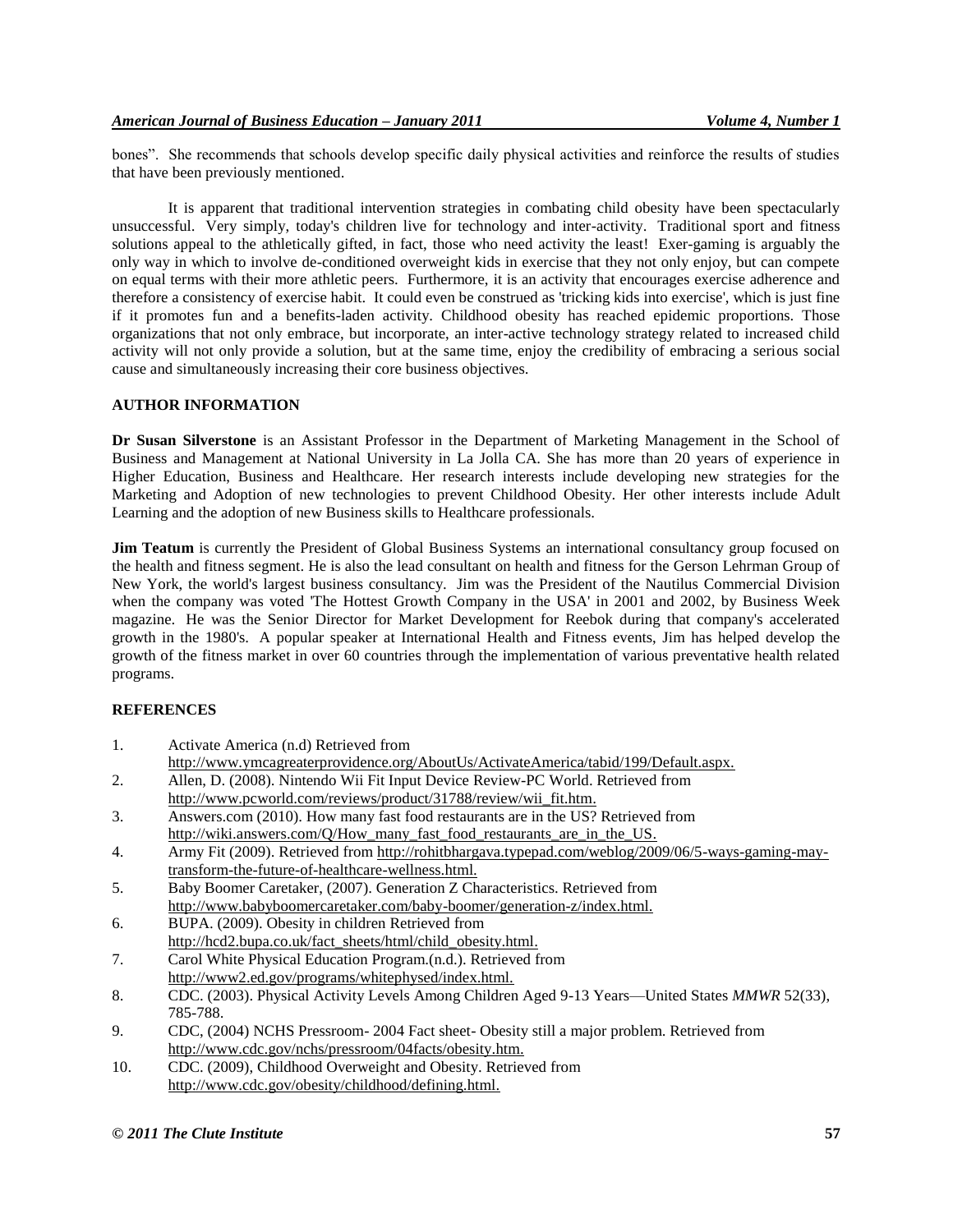- 11. CDC. (n.d.). Healthy Youth! Health Topics: Childhood Obesity. Retrieved from [http://www.cdc.gov/HealthyYouth/obesity.](http://www.cdc.gov/HealthyYouth/obesity)
- 12. CDC. (2010). National Center for Health Statistics. Retrieved from [http://www.cdc.gov/nchs.](http://www.cdc.gov/nchs/)
- 13. CDCH/NHS (n.d) Retrieved from<http://www.cdc.gov/nchs/products/pubs/pubd/hestats/overwght99.htm>.
- 14. Club Industry (2008). Retrieved from [http://clubindustry.com/forprofits/club-memberships-decrease-0906.](http://clubindustry.com/forprofits/club-memberships-decrease-0906)
- 15. Cooper, J .(2009). Texas Education Agency Releases FITNESSGRAM® Results. Retrieved from http://www.cooperinstitute.org/news/eventDetail.cfm?news\_id=47.
- 16. Datar ,A. Sturm,.R.(2004) Physical Education in Elementary School and Body Mass Index: Evidence from the Early Childhood Longitudinal Study. *American Journal of Public Health.* 2004; 94 (9): 1501-1506.
- 17. Dean, E. (2008), Ever wonder how many people eat fast food..Retrieved from [http://ezinearticles.com/?Ever-Wonder-How-Many-People-Eat-Fast-Food?&id=1505822.](http://ezinearticles.com/?Ever-Wonder-How-Many-People-Eat-Fast-Food?&id=1505822)
- 18. Finkelstein, E. (2009).Obesity Costs U.S. About \$147 Billion Annually, Study Finds! Retrieved from [http://www.rti.org/news.cfm?objectid=329246AF-5056-B172-B829FC032B70D8DE.](http://www.rti.org/news.cfm?objectid=329246AF-5056-B172-B829FC032B70D8DE)
- 19. French ,S..A, Story,M, Jeffrey, R.W.(2001). [Environmental influences on eating and physical activity.](http://www.ncbi.nlm.nih.gov/pubmed/11274524)  *Annual Review of Public Health* 2001; 22:309-35.
- 20. Gatorade (n.d.) .Feel the Difference campaign in Sports City in Mexico City. Retrieved from [http://www.mishtech.com/descargas/brochure\\_ingl.pdf.](http://www.mishtech.com/descargas/brochure_ingl.pdf)
- 21. HHS, (n.d.). Childhood obesity. Retrieved fro[m http://www.ihs.gov/hpdp/index.cfm?module=taskforce](http://www.ihs.gov/hpdp/index.cfm?module=taskforce)
- 22. Indian Health service (2010).What is the Physical Activity Kit (PAK)? Retrieved from [http://www.ihs.gov/hpdp/index.cfm?module=PAK&option=all&newquery=1.](http://www.ihs.gov/hpdp/index.cfm?module=PAK&option=all&newquery=1)
- 23. In Motion (2009).Retrieved from [http://www.in-motion-club.com](http://www.in-motion-club.com/) /pr/Zawya\_16Feb.pdf.
- 24. Hill, J.O.Wyatt,H.R. Reed,G.W. Peters,J.C.(2003). Where do we go from here? *Science*. 299 853-855.
- 25. IOM (2004) Preventing Childhood Obesity: Health in the Balance.. Institute of Medicine, Committee on Prevention of Obesity in Children and Youth Preventing, [Koplan ,J.P.](https://exchange.nu.edu/owa/redir.aspx?C=014d829ef6204b49912f9b0899177fba&URL=http%3a%2f%2fwww.rwjf.org%2fpr%2fsearch.jsp%3fauthor%3dKoplan%2520JP) [Liverman,C.T.](https://exchange.nu.edu/owa/redir.aspx?C=014d829ef6204b49912f9b0899177fba&URL=http%3a%2f%2fwww.rwjf.org%2fpr%2fsearch.jsp%3fauthor%3dLiverman%2520CT) and [Kraak, V.A](https://exchange.nu.edu/owa/redir.aspx?C=014d829ef6204b49912f9b0899177fba&URL=http%3a%2f%2fwww.rwjf.org%2fpr%2fsearch.jsp%3fauthor%3dKraak%2520VA%2520(editors))  [\(editors\)](https://exchange.nu.edu/owa/redir.aspx?C=014d829ef6204b49912f9b0899177fba&URL=http%3a%2f%2fwww.rwjf.org%2fpr%2fsearch.jsp%3fauthor%3dKraak%2520VA%2520(editors)) Publisher: *[The National Academies](https://exchange.nu.edu/owa/redir.aspx?C=014d829ef6204b49912f9b0899177fba&URL=http%3a%2f%2fwww.rwjf.org%2fpr%2fsearch.jsp%3fpublisher%3dThe%2520National%2520Academies%2520Press)* Press Published: September 2004.
- 26. James P. (2009) Chairman of International Obesity Task Force. Retrieved from [http://www.ameinfo.com/185002.html.](http://www.ameinfo.com/185002.html)
- 27. Jankokski ,J. (n.d). Remaining Relevant Edging Out Your Competition in the Hotel Industry. Retrieved from [http://ezinearticles.com/?Remaining-Relevant---Edging-Out-Your-Competition-in-the-Hotel-](http://ezinearticles.com/?Remaining-Relevant---Edging-Out-Your-Competition-in-the-Hotel-Industry&id=4588803)[Industry&id=4588803.](http://ezinearticles.com/?Remaining-Relevant---Edging-Out-Your-Competition-in-the-Hotel-Industry&id=4588803)
- 28. John Moores University (2007). Retrieved from http://www.ljmu.ac.uk/NewsUpdate/index\_86603.htm.
- 29. Kinney, M. (2008) Norman Transcript. YMCA tackles childhood obesity with history. Retrieved from [http://www.sportwall.com/InvestorRelations/PDFs/Press/YMCA\\_Tackles\\_Childhood\\_rObesity.pdf.](http://www.sportwall.com/InvestorRelations/PDFs/Press/YMCA_Tackles_Childhood_rObesity.pdf)
- 30. Kufahl, P. (2008). U.S. Health Club Memberships Decrease in 2007. Retrieved from [http://clubindustry.com/forprofits/club-memberships-decrease-0906 .](http://clubindustry.com/forprofits/club-memberships-decrease-0906)
- 31. Leavey, J. (2010)[.Trump Hotel offers Wii Fit personal trainers for guests.](http://www.thetanooki.com/2010/05/21/trump-hotel-offers-wii-fit-personal-trainers-for-guests/) Retrieved from [http://www.thetanooki.com/2010/05/21/trump-hotel-offers-wii-fit-personal-trainers-for](http://www.thetanooki.com/2010/05/21/trump-hotel-offers-wii-fit-personal-trainers-for-guests/#ixzz0qwr6dHl)[guests/#ixzz0qwr6dHl.](http://www.thetanooki.com/2010/05/21/trump-hotel-offers-wii-fit-personal-trainers-for-guests/#ixzz0qwr6dHl)
- 32. Levin, J. (2008). [Gym Offers Wii Personal Training for a Mere \\$110 per Hour.](http://www.thetanooki.com/2008/08/07/gym-offers-wii-personal-training-for-a-mere-110-per-hour/) Retrieved from [http://www.thetanooki.com/2008/08/07/gym-offers-wii-personal-training-for-a-mere-110-per](http://www.thetanooki.com/2008/08/07/gym-offers-wii-personal-training-for-a-mere-110-per-hour/#ixzz0qwrZD65T)[hour/#ixzz0qwrZD65T.](http://www.thetanooki.com/2008/08/07/gym-offers-wii-personal-training-for-a-mere-110-per-hour/#ixzz0qwrZD65T)
- 33. Macbeth ,A.G.(1999). Bicycle lanes in Toronto. *Institute of Transportation Engineers Journal,* 69:38-40, 42, 44, 46.
- 34. Mayo Clinic Staff (n.d.).Obesity: Causes. Retrieved from [http://www.mayoclinic.com/health/obesity/DS00314/DSECTION=causes.](http://www.mayoclinic.com/health/obesity/DS00314/DSECTION=causes)
- 35. Mayo Clinic Staff (n.d.).Childhood obesity: Definition. Retrieved from [http://www.mayoclinic.com/health/childhood-obesity/DS00698.](http://www.mayoclinic.com/health/childhood-obesity/DS00698)
- 36. McInnis, K..J. Eisenkraft, A., Milner, M. (2009). Active Science, Cross Curricular Integration and Technology to Promote School-Based Physical Activity and Academic Performance‖. *Grant proposal supported by US Department of Health and Human services* (09-233-SOL-00207) retrieved from [http://activescienceforkids.net/.](http://activescienceforkids.net/)
- 37. Muennig P, Fiscella, K. Tancredi ,D. Franks, P. The relative health burden of selected social and behavioral risk factors in the United States. American Journal of Public Health Dec. 17, 2009 epub ahead of print." *American Journal of Public Health* 2010.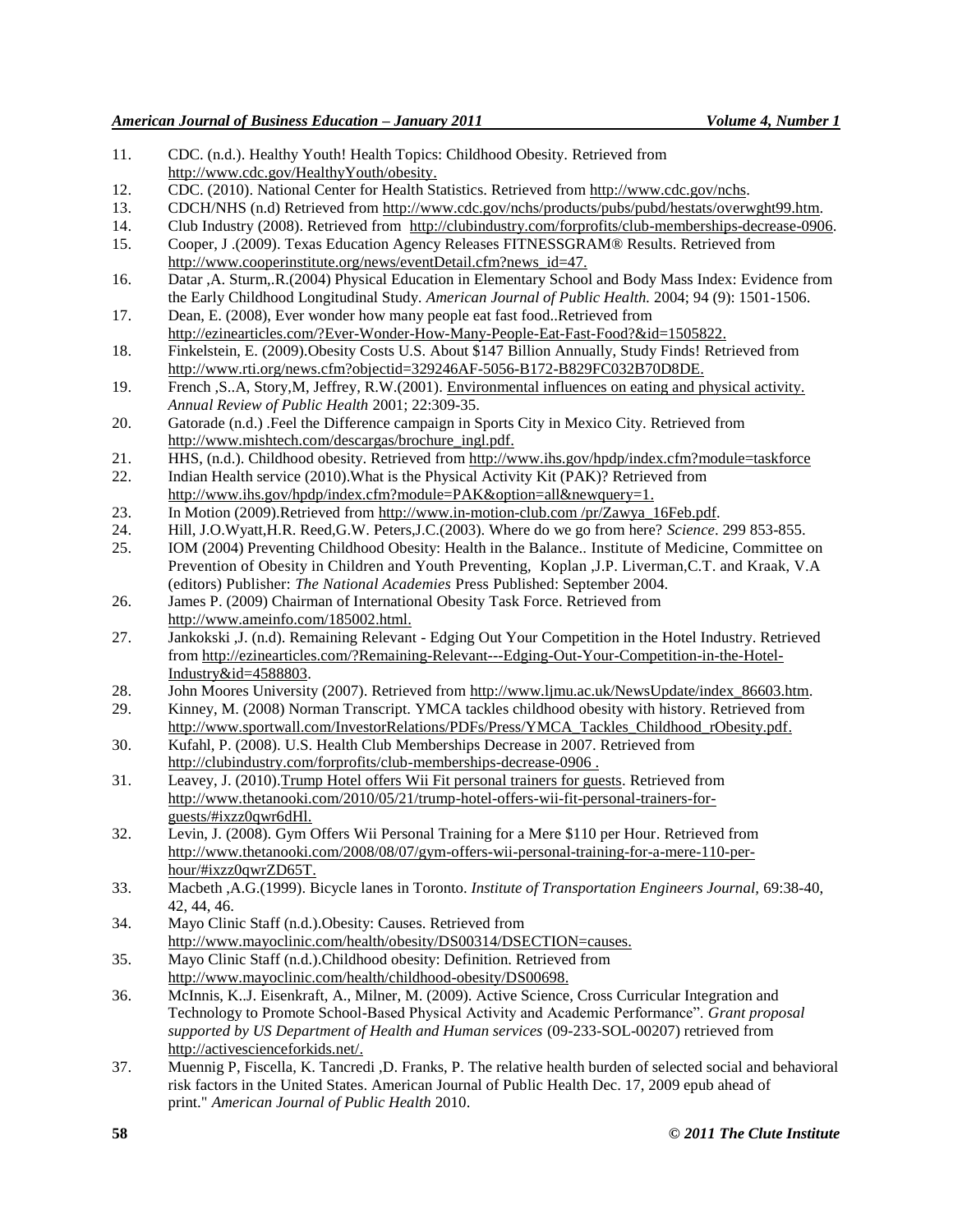- 38. Munro N, (2010) "The End Of Obesity." *National Journal*, from Social Science Module. Document ID: 1956485891.).Retrieved from [http://ezproxy.nu.edu/login?url=http://proquest.umi.com.ezproxy.nu.edu/pqdweb?did=1956485891&sid=2](http://ezproxy.nu.edu/login?url=http://proquest.umi.com.ezproxy.nu.edu/pqdweb?did=1956485891&sid=2&Fmt=3&clientId=1506&RQT=309&VName=PQD) [&Fmt=3&clientId=1506&RQT=309&VName=PQD.](http://ezproxy.nu.edu/login?url=http://proquest.umi.com.ezproxy.nu.edu/pqdweb?did=1956485891&sid=2&Fmt=3&clientId=1506&RQT=309&VName=PQD)
- 39. National Center for Health Marketing, (2010). Centers for Disease Control and Prevention. Retrieved from [http://www.cdc.gov.](http://www.cdc.gov/)
- 40. NCHS (2004) retrieved from http://www.cdc.gov/obesity/childhood/index.html.
- 41. National Institute of Health, (n.d.), About NIH Obesity Research. Retrieved from [http://www.obesityresearch.nih.gov/about/about.htm.](http://www.obesityresearch.nih.gov/about/about.htm)
- 42. NCHS (2004).Obesity Still a Major Problem, New Data Show. Retrieved from [http://www.cdc.gov/nchs/pressroom/04facts/obesity.htm.](http://www.cdc.gov/nchs/pressroom/04facts/obesity.htm)
- 43. Nhanes survey (2009). Retrieved from <http://www.cdc.gov/nchs/products/pubs/pubd/hestats/overwght99.htm>.
- 44. NikeGo, (2007) Nike Biz: Media: Press Release: Retrieved from http://invest.nike.com/phoenix.zhtml?c=100529&p=irolnewsArticle&ID=1082296&highlight=.
- 45. Painter K. (1996).The influence of street lighting improvements on crime, fear, and pedestrian street use, after dark. *Landscape Urban .*35:193-201.
- 46. Sallis,J..F. Tayor,W.C .Sirard, J.Trost, S.G. Dowda, M.(2002) Compliance with physical activity guidelines: prevalence in a population of children and youth. *Annals of Epidemiology*. 12 (5), 303-308.
- 47. PE4Life (2006). Woodlands Elementary School Kansas City MO. Retrieved from http://www.sportwall.com/research\_pe4life.shtml.
- 48. Personal Health Investment Today (PHIT) Act (H.R. 2105(n.d). Retrieved from http://cms.ihrsa.org/index.cfm?fuseaction=Page.viewPage&pageId=18114&nodeID=15.
- 49. [Plunkett,](http://www.kotaku.com.au/author/luke-plunkett/) L. (2010). These Nintendo Games have sold over two million copies/ Kotuku Australia. Retrieved from [http://www.kotaku.com.au/2010/05/these-nintendo-games-have-sold-over-20-million-copies/.](http://www.kotaku.com.au/2010/05/these-nintendo-games-have-sold-over-20-million-copies/)
- 50. Ratey J. (2008) Spark: The Revolutionary New Science of Exercise and the Brain. New York: Little Brown and Company.
- 51. Reinberg, S.(2010). School-Based Efforts May Help Curb Obesity in High-Risk Kids. Retrieved from [http://www.businessweek.com/lifestyle/content/healthday/640570.html.](http://www.businessweek.com/lifestyle/content/healthday/640570.html)
- 52. Robinson, T. N. (2001). Television viewing and childhood obesity. *Pediatric clinics of North America,* 48(4), 1017-1025.
- 53. Robert Wood Foundation Center (n.d.).The Robert Wood Foundation Center to prevent Childhood obesity. Retrieved from [http://www.reversechildhoodobesity.org.](http://www.reversechildhoodobesity.org/)
- 54. Sallis,J,.Conway, T., Prochaska, J. McKenzie, T. (2001).The Association of School Environments with Youth Physical Activity. *American Journal of Public Health*. 2001; 91, 4: 618-620.
- 55. Shaping America's Youth, (2010)..Funding Opportunities: listings of grants and funding available for childhood obesity-related projects and programs. Retrieved from
- [http://www.shapingamericasyouth.org/programs.aspx?page=featured.](http://www.shapingamericasyouth.org/programs.aspx?page=featured)
- 56. Sturm R. (2005).Childhood obesity -What can we learn from existing data on social trends? Part2. Preventing Chronic Disease..Retrieved from [http://www.cdc.gov/pcd/issues/2005/apr/04\\_0039.htm.](http://www.cdc.gov/pcd/issues/2005/apr/04_0039.htm)
- 57. U.S Surgeon General, (2010). The Surgeon General's Vision for a Healthy and Fit Nation. Retrieved from [http://www.surgeongeneral.gov/library/obesityvision/obesityvision2010.pdf.](http://www.surgeongeneral.gov/library/obesityvision/obesityvision2010.pdf)
- 58. Texas Youth Fitness Study (2009).The Cooper Institute: Cooper News & Publications: Texas Education Agency Releases FITTNESSGRAM. Retrieved from
- [http://www.cooperinstitute.org/news/eventDetail.cfm?news\\_id=47.](http://www.cooperinstitute.org/news/eventDetail.cfm?news_id=47)
- 59. Texas Youth Fitness Study (2009). Texas Youth Fitness Evaluation Project. Retrieved from [http://www.window.state.tx.us/specialrpt/obesitycost/fitness\\_evaluation.pdf.](http://www.window.state.tx.us/specialrpt/obesitycost/fitness_evaluation.pdf)
- 60. Trout J. (2007) Exertainment and home video consoles are the wave of the future. Retrieved from [http://www.businessweek.com/innovate/content/feb2007/id20070215\\_459927.htm?chan=innovation\\_game](http://www.businessweek.com/innovate/content/feb2007/id20070215_459927.htm?chan=innovation_game+room_top+stories) [+room\\_top+stories.](http://www.businessweek.com/innovate/content/feb2007/id20070215_459927.htm?chan=innovation_game+room_top+stories)
- 61. Wechsler, H.Mckenna, M.L. Lee, S.M. Dietz, W.H. (2004).The role of the schools in preventing childhood obesity. Retrieved from [http://www.cdc.gov/HealthyYouth/physicalactivity/pdf/roleofschools\\_obesity.pdf.](http://www.cdc.gov/HealthyYouth/physicalactivity/pdf/roleofschools_obesity.pdf)
- 62. WHO. (n.d.).Childhood overweight and obesity.Retrieved from [http://www.who.int/dietphysicalactivity/childhood/en/.](http://www.who.int/dietphysicalactivity/childhood/en/)